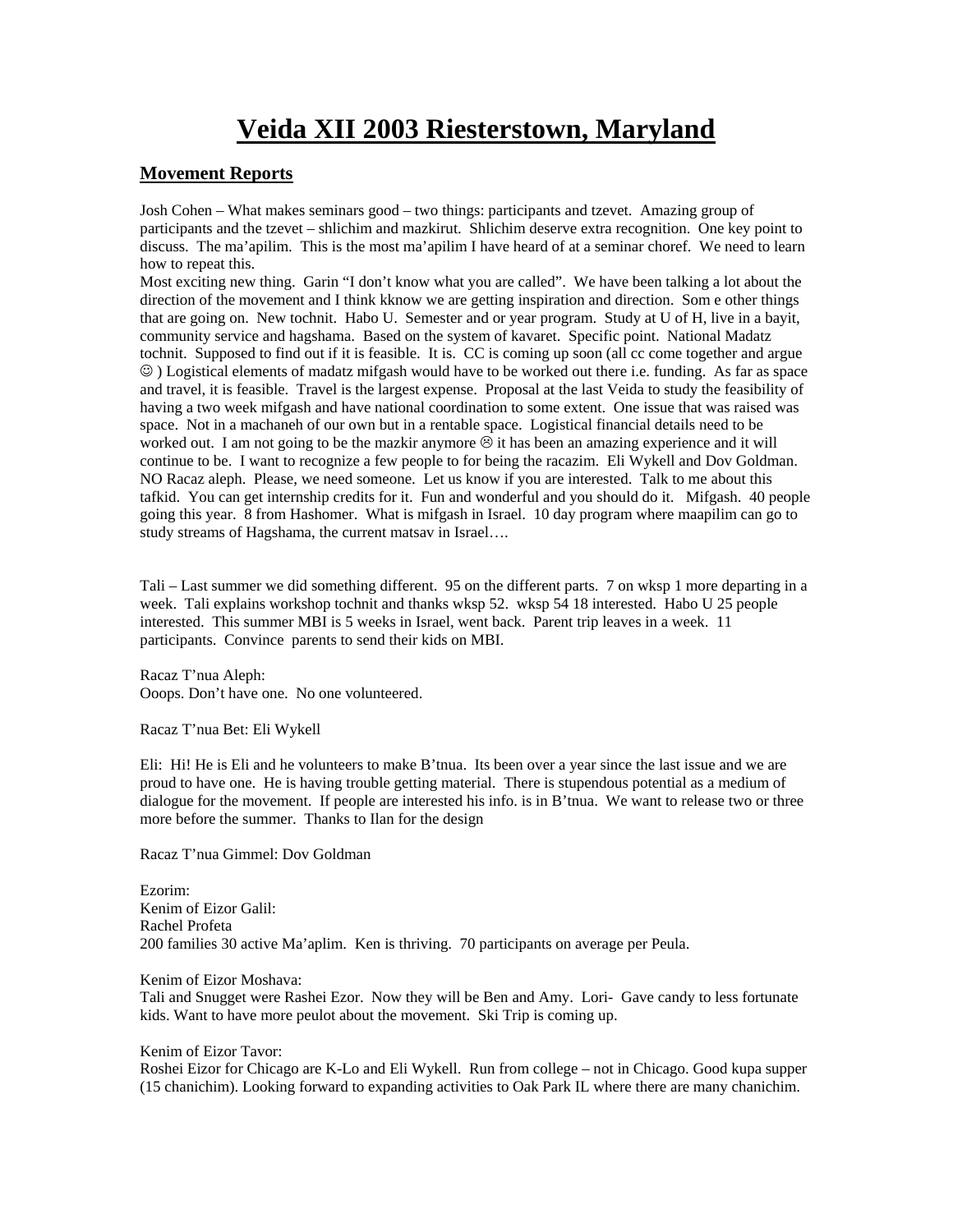Ken Afikim: Detroit. Good. Fun.

Ken Pardes: Ann Arbor 30 active families. Parents have made a newsletter and love the ken. About two peulot per month. 3 Peulot coming up with Detroit.

Kenim of Eizor Na'aleh: Chaya just started as Rosh Ezor. 30 kids at the sleepover at the office. Biggest ever. Slow start because there was no Rosh in the beginning. 4 chanichim showed up to a Tikkun Olam peula. Ice skating in January. Lots of Peulot. She is the Ma'apilim coordinator and Ari is her publicist. We had an Ali G. marathon. 21 Ma'apilim showed up. She wants a Philly vs. NY scavenger hunt.

Kenim of Eizor Gesher: Toronto (Shawn) 1 per month. Hanoar Haoved style stuff. A couple more coming up. Geseher on Ice is coming up. Ottawa has a renewed ken (Naomi Perly) 15 kids about. Got some new people to hear about Gesher. Another Peula coming up about Habonim Dror in January. Brand new ken in Montreal. 100% turnout. 7-8 people come. Lots of active Ma'apilim.

Kenim of Eizor Miriam: (Nadav Goelman) Sara Fralin could not be present. Miriam has two kenim. Vancouver and Victoria. 90 kids showed up to fall seminar. Neshef is a specialty. Not too many peulot but really working hard to change that.

Gilboa: A Sharone is Rosh Ezor. Gilboa Kenim are more active than they have been. Kids are all about the movement. Tomer is the LA Rosh Ken. 5 Peulot. Bonfire on the Beach. Picnic in the Park. 25 kids on average have been showing up. Want to open up kenim in Arizona and in the LBC. Have a meeting coming up with parents and kids to introduce them to Gilboa and February will be their first ken peulah. Leora is Rosh Eizor for the Bay Area. 17 strong. Oneg Shabbat about once a month. Mural walk in the mission district. Upcoming sleepover, for all of Gilboa. Going to an old age home for Tikkun Olam. They are doing outreach. They went to a Synagogue and made a successful presentation. Participating in a Jewish camp fair. Good things are happening.

Shlicha Merkazit: (Yona): Wants to greet everyone. Working well with the Mazkirut. Great Shlichim. Segev Gili and Shosh (old) and Omer and Galit (new). Working on Shlichim for Gilboa and Miriam. Looking for support. Chag Sameach

## **Approval of Veida procedure**

#### **Motion to set quorum to 50 % + 1 of the people in the room currently**

*Dov Goldman* 

Motion to amend – Ari S. Quorum is affected by who is affected and as people leave quorum is affected that the number. As people leave the seminar the mazkirut will adjust the number. Friendly amendment

*Notes: There were some that felt this was too low and that 60% would be a good compromise.*

Motion to vote

| $\mathbf{r}$<br>$\overline{\phantom{a}}$<br>T OT | .<br>--<br><br>. |  |
|--------------------------------------------------|------------------|--|
| $\overline{\phantom{a}}$                         | 48               |  |

#### **Motion Passes: Quorum set at 69 (50% of 136 + 1)**

#### **Motion to approve tzevet techni to vote while not at their tables – Ruth, amended by shosh and danya**

Motion to acclaim mitbach as a caucus table for those absent.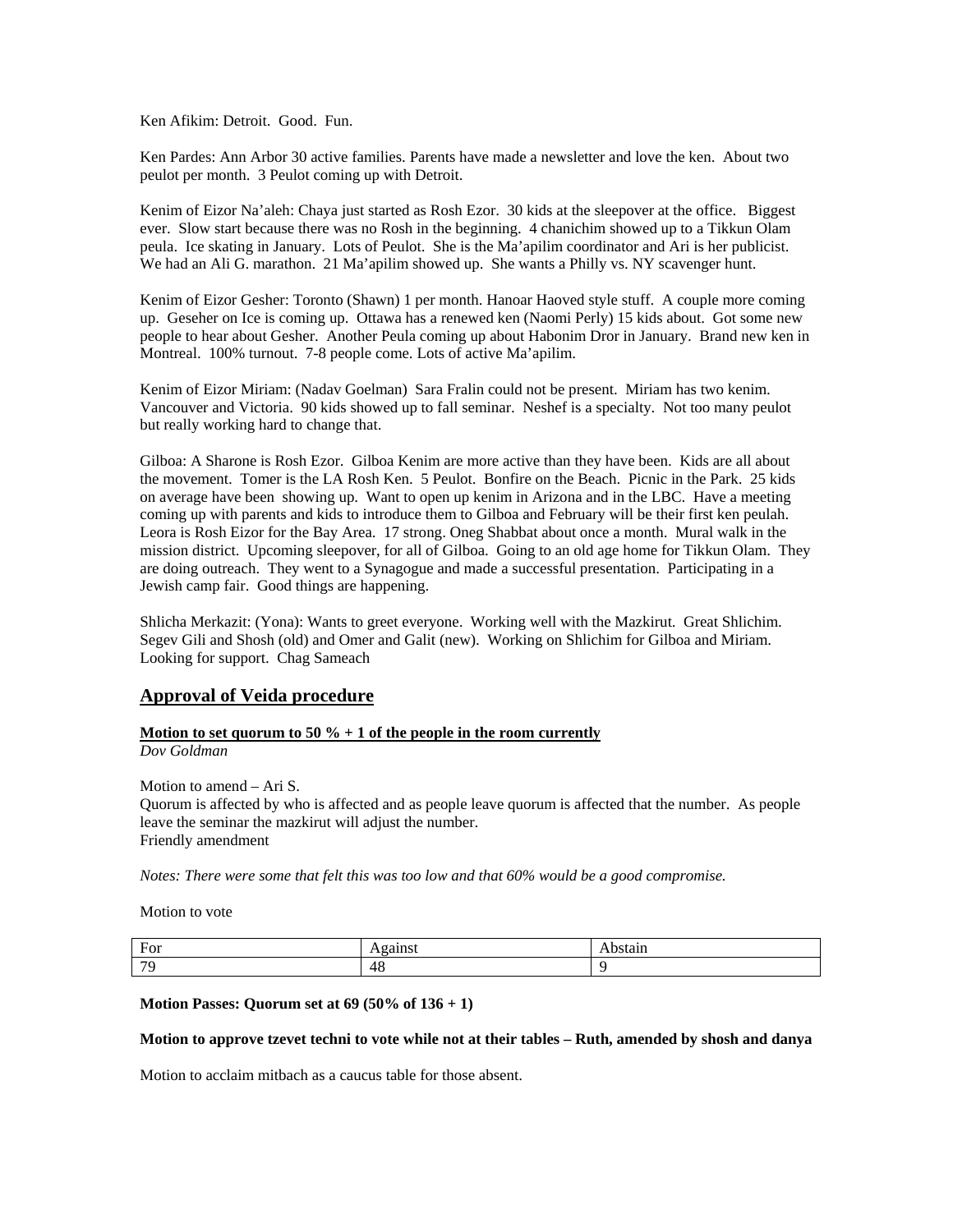#### **Motion was acclaimed!**

#### **Motion to approve Veida procedures - Itamar**

Motion to acclaim

#### **Procedures were acclaimed!**

## **Plenary Session I: Ideology (Yoshev Rosh: Dov Goldman)**

Motion to allow shlichim to address the veida, in general (A. Sharone)

Motion to amend to include Miryam our Hanoar Haoved shlicha (Chaya Rubin) Friendly amendment

*Notes: There was a sentiment expressed that it is perhaps better to ask them when we want their opinion because this is the Veida of the Chaverim.*

| $\Gamma_{\alpha\alpha}$<br>E1<br>T OT | --<br>. |     |
|---------------------------------------|---------|-----|
| .                                     |         | 1 V |

#### **Motion passed**

#### **Actions Not Only Ideas**

*Nadav Goelman and Jeff Cohen* 

Whereas, Habonim Dror North America's original goal of aiding in the creation of an Israeli state has been completed and HDNA is reevaluating its ties to the Kibbutz Movement,

Whereas HDNA has many aims and values, but no clear, concrete, measurable goals,

Whereas HDNA is becoming ideologically unfocused and disorganized,

Whereas HDNA's activism is becoming more trivial and irrelevant compared to the actions of our

predecessors,

(Ben Meiselman and Ruth Stevens)

Let it be resolved that the Mazkirut Artzit will be given the task of creating a list of possible goals for HDNA with the intent of facilitating a movement-wide referendum on them resulting in the acceptance of movement-wide goals, which will be prioritized on a large scale. These will serve as the priority of the movement and the focus of our machanot and kenim. These goals will be clear, measurable objectives for the movement to be accomplished within a set time period. These goals will be actions and not just ideas; for example, an "idea" is "Peace in the Middle East" but an "action" is "making Aliya and helping to bring Peace to the Middle East". These goals will serve as our priorities and should revitalize our limping prevalence in today's society.

*Further be it resolved that the racaz tnua aleph (Shawn Guttman) make a resource book of goals of HDNA and ways to implement (amended by Shosh Ruskin)* 

*Notes: There was much discussion over this resolution. There were feelings it would be a burden on the Mazkirut Artzit, others felt it is hard to have measurable results. The general idea was that this could be motivating and a generator for more ideas, not a limiting scope. The proposal was divided in two on the grounds that the first half was more controversial, but the resource book was a measurable goal in itself. There were also concerns that no racaz would take the task.* 

Motion to divide the question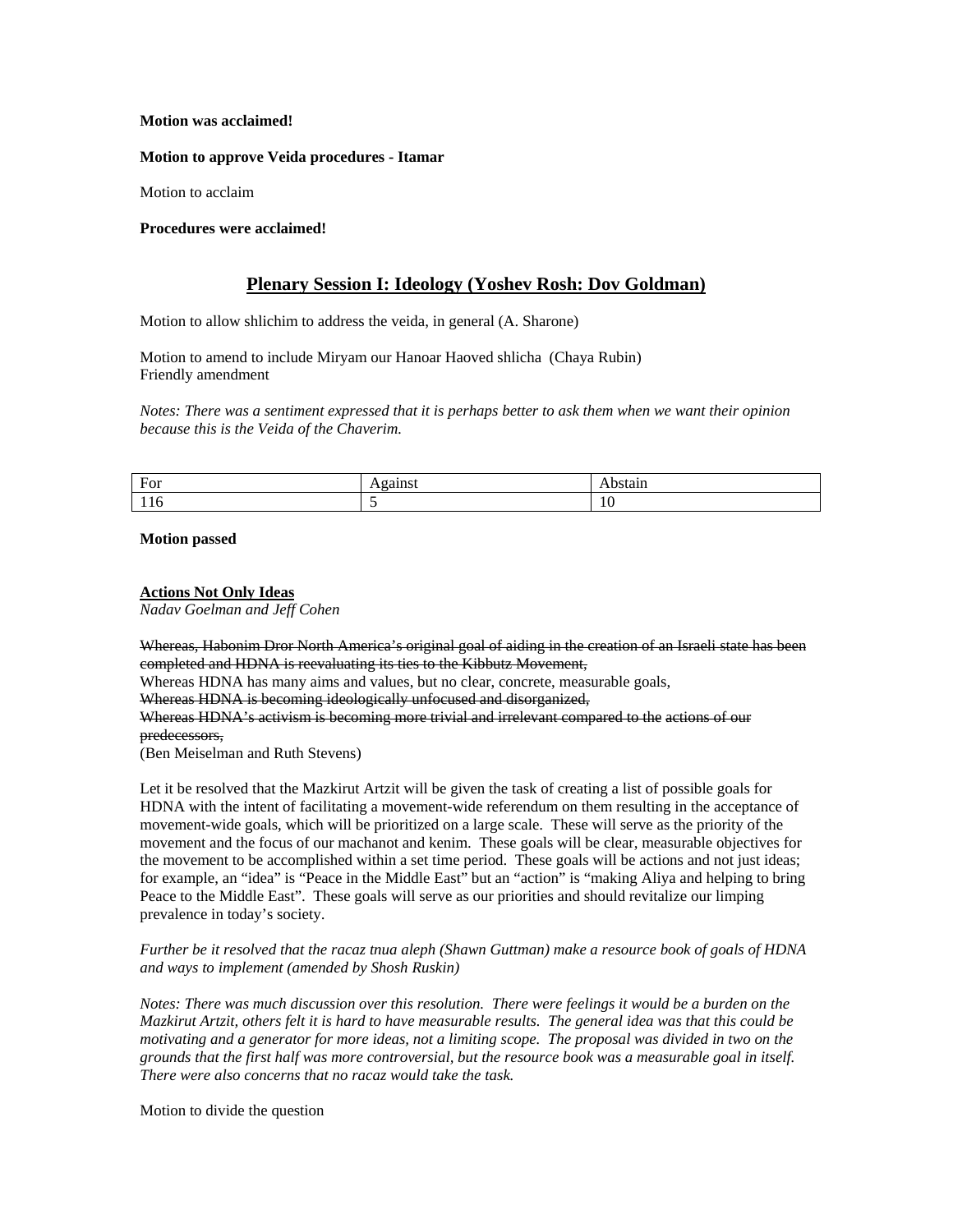| ┳<br>For   | --- --<br>11500    | "Mall. |
|------------|--------------------|--------|
| . .<br>. . | $\sim$ $\sim$<br>ັ | - 20   |

Split Passes.

First half of the proposal (from "Let it be resolved..." to "...in today's society.")

| $E_0r$<br>T OT |    | an.<br> |
|----------------|----|---------|
| $\sim$ $\sim$  | 40 | $\sim$  |

Proposal:

Be it resolved that it is suggested that the racaz tnua aleph make a resource book of goals of HDNA and the ways in which to implement these goals.

Motion to vote -

| $\mathbf$<br>$\overline{\phantom{a}}$<br>-<br>T OT |     | .<br><br>. |
|----------------------------------------------------|-----|------------|
| $\sim$<br>-65                                      | 1 U | JU.        |

## **Proposal Passes**

## **Must Be The Money**

*By Sivan Keren and Ben Meiselman* 

Whereas Israel has occupied the Gaza Strip and the West Bank politically (Abby Weiner) since 1967,

Whereas Israel has imposed movement restrictions when it deemed them necessary for security purposes,

Whereas movement restrictions have contributed to the stagnation of economic infrastructure in the territories,

Whereas, particularly in the case of the Gaza Strip, Palestinians have been largely cut off from opportunities in Israel Proper and lack other viable economic options,

Be it resolved that HDNA calls on Israel to do what it can to foster *sustainable* economic development in the Gaza Strip and the West Bank.

*Notes: There was general agreement for the proposal. There were problems with wording that were amended.* 

**Motion Acclaimed!** 

## **We Love Yasser (not that one…)**

*By Noam Yaillen and Ben Meiselman* 

Whereas HDNA is committed to a just and lasting peace between Israelis and Palestinians,

Whereas HDNA believes that the only way to achieve such a peace is through negotiation and compromise,

Whereas HDNA has in the past been divided over the "Right of Return," and the Geneva Accords address the substance of the issue in explicit detail without mentioning the popular term for it,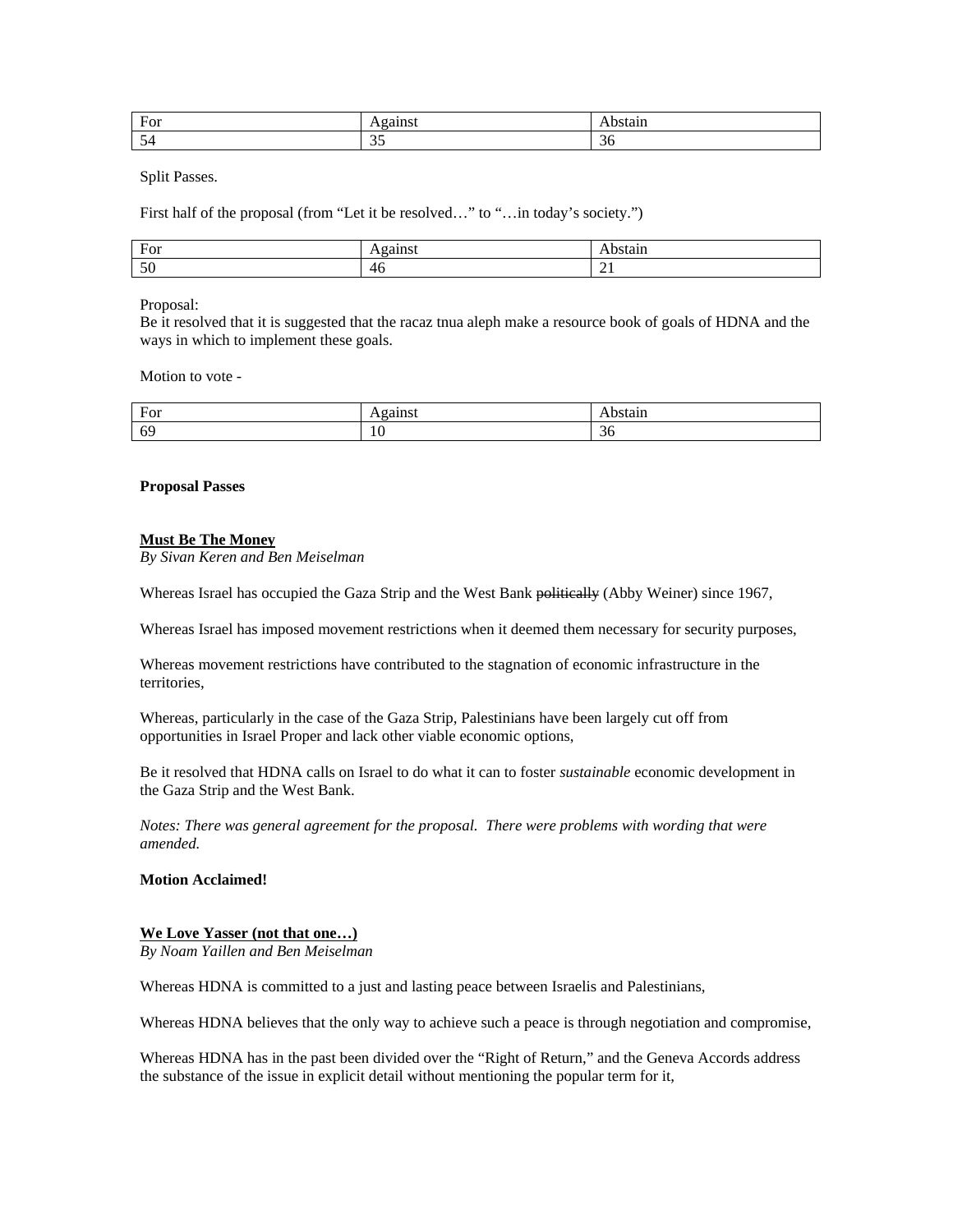Recognizing the difficulties involved in negotiating with Palestinian representatives of questionable authority, questionable ability to end terrorism, and questionable democratic legitimacy,

Recognizing that nongovernmental negotiators representing Israeli interests have only the power of suggestion and are nonbinding to the democratically elected Israeli government,

Be it resolved that HDNA supports the Geneva Accords *in spirit* and calls on the Israeli government to pursue its adoption as *a basis of negotiation* an official agreement.

Gil – second

*Notes: The concern that was had over this is that the Geneva Accords are not perfect and thus should be used as a framework.* 

Motion to acclaim

Second – Johannah

**Motion acclaimed!** 

#### **Restoring The Aleph**

*By Leora Sharone, Alex Sharone, Rebecca Pristoop, Kenan Jaffe, and Ariya Sasaki.* 

Whereas we have passed numerous proposals concerning the pillar of Judaism and its relevance to our movement aims and our lives

Whereas Hanoar Haoved V'Halomed is our sister movement in Israel and has requested our help in exploring and deepening their Jewish identity

Let it be resolved that we reaffirm our commitment to uphold the contents of these past resolutions.

Further, l*L*et it be resolved that we be *are* responsible for sharing our practices and understanding of the Jewish religion *Judaism* in a meaningful dialogue with Hanoar Haoved V'Halomed. The dialogue would include a concerted effort in MBI, Workshop and the upcoming Habo U program as well as madrichim peulot with HH members.

Second – Gil

*Notes: Many said they had problems affirming past proposals that they didn't agree with or just didn't know. This was amended out. Any other problems were cleared up when Miryam, the Hanoar Haoved Shlicha gave her personal testimonial in favor.* 

| $\mathbf r$<br>$H\Omega r$<br><u>vi</u> | --- -<br>.<br>. | ман<br>--------- |
|-----------------------------------------|-----------------|------------------|
| 06                                      | $\sim$<br>1 V   | 10               |

#### **Motion Passes.**

#### **Encouraging Pluralistic Religious Expression**

*By Rachel Bergstein and Naomi Raphael* 

Whereas an aim of Habonim Dror is to strengthen the relationship between North American Jewish Youth and Judaism and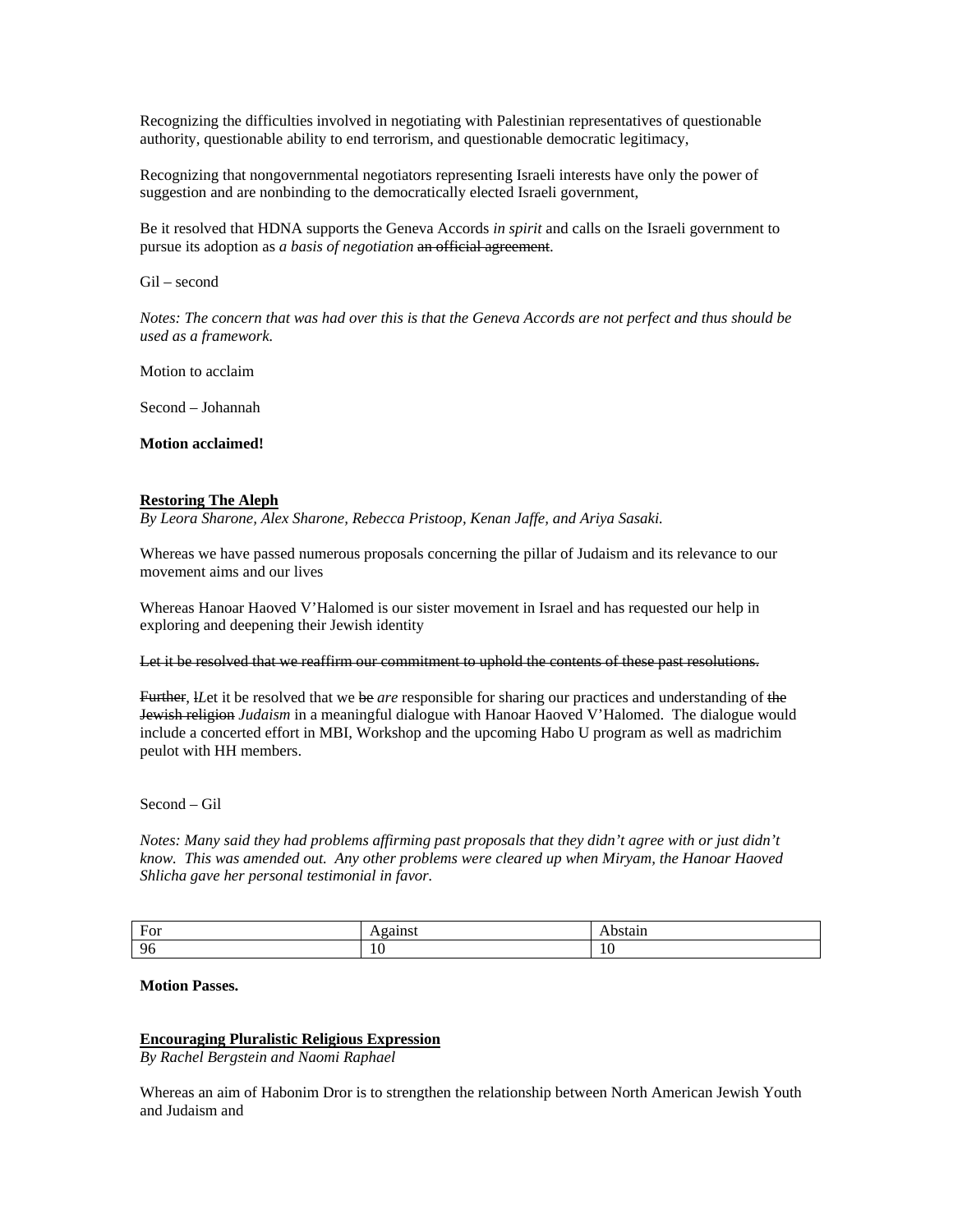Whereas this aim includes pluralistic religious expression and

Whereas one such method of reaching this aim is the development of individual Jewish identities by means of promoting the exploration of Jewish spirituality and

Whereas the chevrei tnua come from varied Jewish backgrounds and levels of religious observance and

Whereas the focus of peulot has largely been on other pillars of HDNA

Let it be resolved:

That all Machanot will devote a substantially increase jewish education through existing puelot to learning and discussion about Judaism, Jewish spirituality, and individual growth, as these topics relate to the individual and to the movement.

Each Machaneh shall strive to further encourage pluralistic religious expression by requiring that religious options (i.e. Tfilot on Shabbat and Minyanim on specified occasions) be always offered at Machaneh and other HDNA tochniot

Important tochniot shall not be scheduled on Shabbat or chagim unless unavoidable. *unless they are consistent with the spirit of Shabbat or the chag or unless it is unavoidable.* 

*Notes: People were very uncomfortable with the language used and felt it implied unfeasible consequences. There was a motion to split the question but it failed.* 

| $E_0r$<br>T OT | .                                    | . ы. а. |
|----------------|--------------------------------------|---------|
|                | $\overline{\phantom{a}}$<br>$\sigma$ | .       |

**Motion does not pass.** 

#### **Settle This**

*By Manor Lev-Tov* 

Whereas past Habonim Dror North America resolutions have called for the "dismantlement of provocative settlements"

Whereas the term "provocative settlements" implies the existence of settlements that are not provocative

Whereas the concept of settlements is provocative and in direct opposition to Habonim Dror North America ideology

Let it be resolved that Habonim Dror is committed to the dismantlement of all settlements in the West Bank and Gaza Strip *unless a final status agreement is formed that provides for the inclusion of certain settlements within the borders of Israel within a framework of a 1:1 land exchange (Chaya Rubin).* 

Second – Sara Coudron

| $\mathbf{r}$<br>$H \cap r$<br>T.OT | .         | am                          |
|------------------------------------|-----------|-----------------------------|
| 60                                 | <b>10</b> | $\sim$ $\sim$<br><u>. .</u> |

**Motion Passes.** 

#### **Actually…**

*By Itamar Landau, Gil Browdy, Leora Kanter, Etta King, Talia Spear and Emma Gray*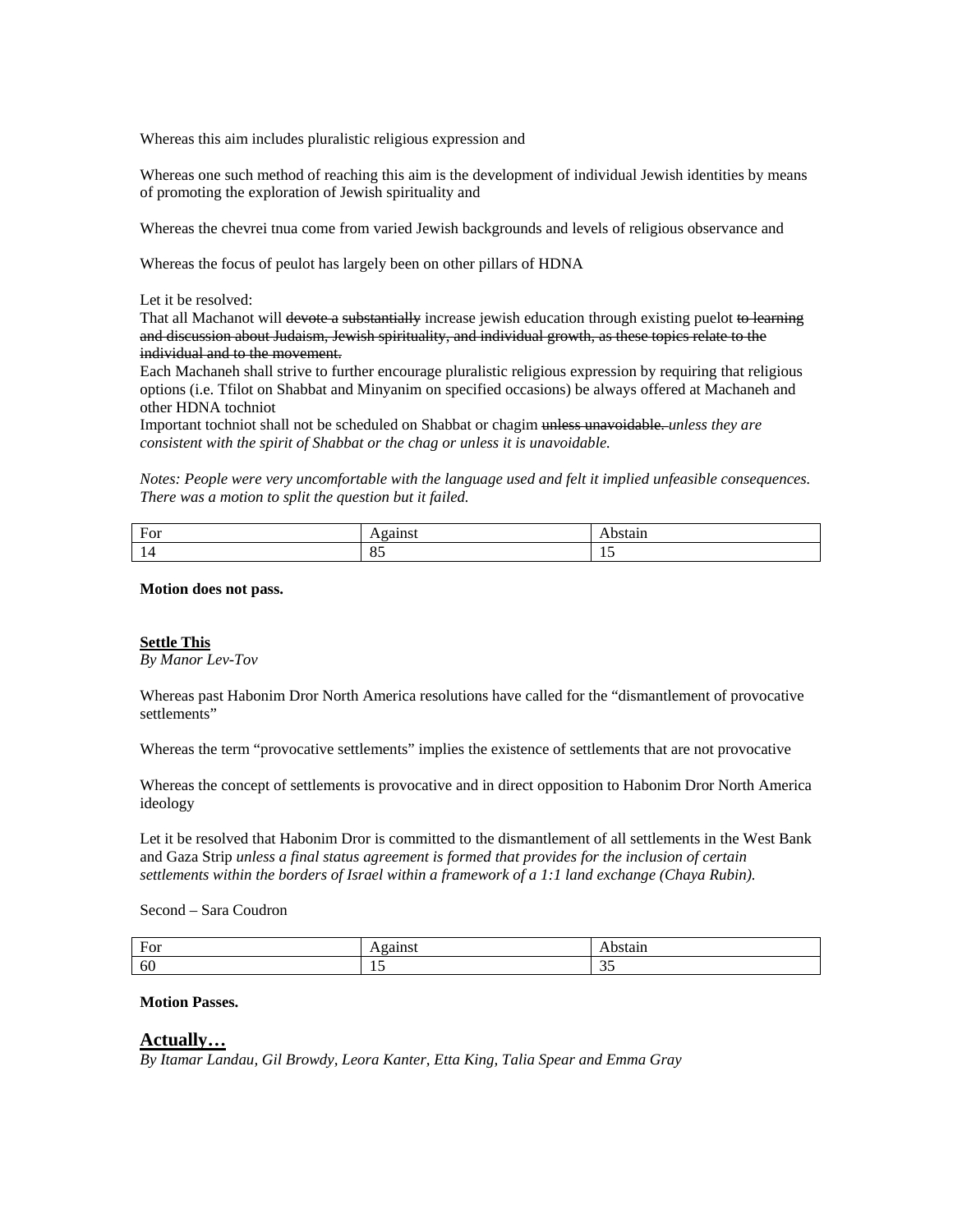Whereas the  $5<sup>th</sup>$  aim of HDNA includes the value of Hagshama Atzmit with the phrase: To develop within its members the will to realize their own capabilities.

Whereas the  $5<sup>th</sup>$  aim of HDNA also includes the value of Hagshama Collectivit with the phrase: To development a collectivist attitude to actualize the movement's goals through cooperative frameworks (kvutzah)

Whereas the 5 pillars of HDNA are used as educational tools to represent the 5 aims

Whereas the use of "Hagshama Collectivit" to represent the 5<sup>th</sup> aim puts an unnecessary emphasis on one half while ignoring the other half

Whereas this is divisive and can lead to a mis-education of both the chaverim and chanichim of the movement

Whereas every group is made up of individuals

Whereas the strength of the group is a direct reflection of the strength of the individuals in said group

Let it be resolved that the  $5<sup>th</sup>$  pillar of HDNA be referred to as Hagshama (Actualization)

Further, let it be resolved that the hadracha of the movement educate the values of BOTH Hagshama Atzmit (fulfilling one's capabilities *within the frameworks of the movements goals and aims (Proposers)*) and Hagshama Collectivit (actualizing the movement's goals in collective frameworks).

Second – Safi

Motion to acclaim

#### **Motion acclaimed!**

## **Let My People Grow**

*By Ilan Brandvain* 

Whereas Habonim Dror North America "the Labor Zionist Youth Movement" is a Labor Zionist Youth Movement whose members strive for the concrete expression of its ideals in their own lives and society and

Whereas the Labor of Labor Zionism is intrinsically related to agriculturally working the land and A.D. Gordon's "Dat Ha'adama", and was a crucial part of our founders' ideology and

Whereas this tradition creates a unique spiritual cultural connection to the land, harmony with the earth, nature, and its systems and inherently promotes environmental justice and sustainability and

Whereas for decades the old Kibbutz movement kept this tradition strong in Israel and

Whereas in the recent past, food production systems in Israel, the US and the rest of the world which once relied on individual families and small kvutzot have been suspect *subject* to hostile takeover from corporations and

Whereas these organizations have no inherent connection or responsibility to the land and thereby take part in

- displacement of the population to urban and suburban centers thus creating a culture of alienation, ambivalence and ignorance towards the systems they depend on
- global scale animal rights atrocities *abuses (Eli Wykell)*
- exploitation of their wage-slave laborers with low pay and unsafe working conditions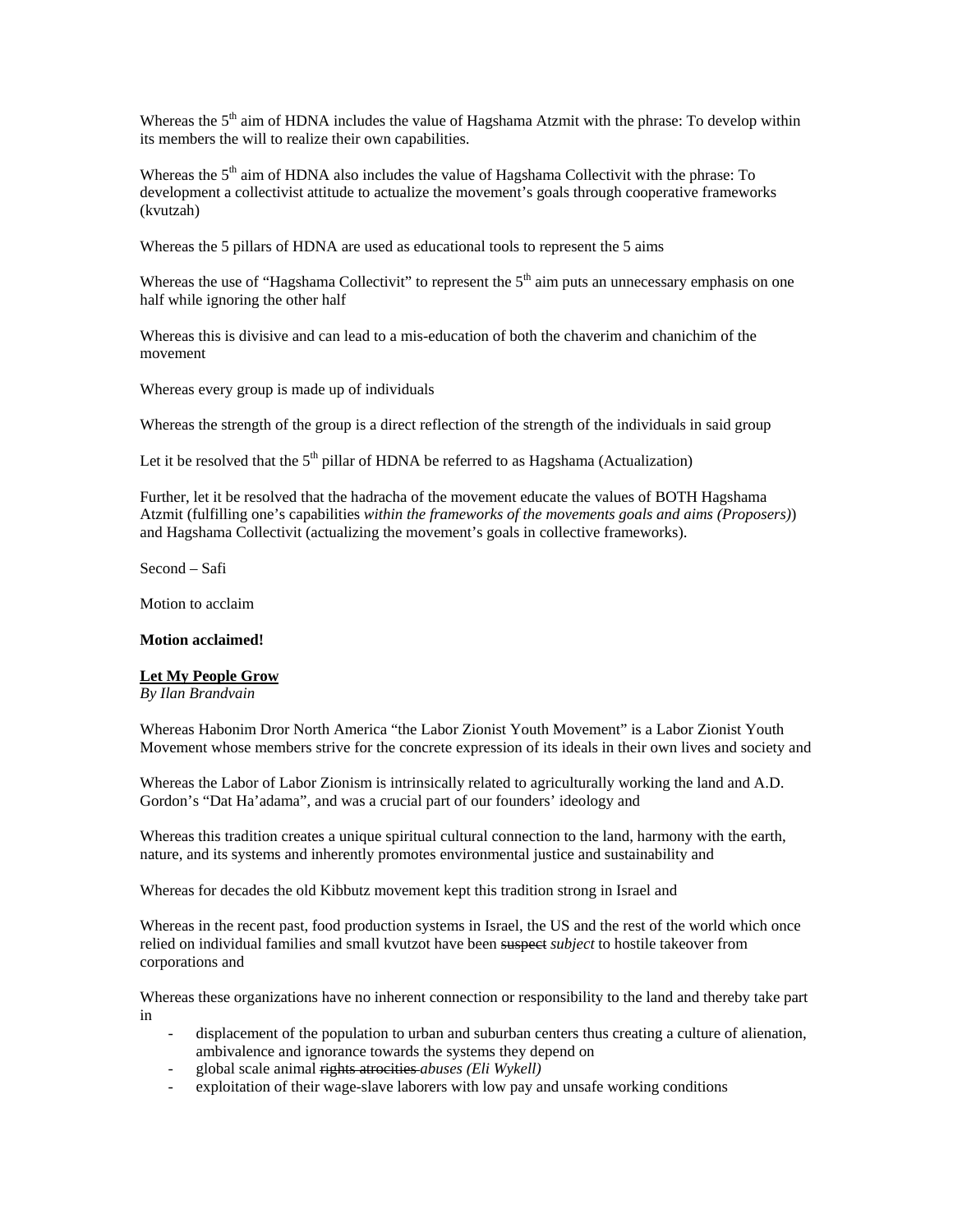- exploitation of the environment through excessive use of polluting pesticides, herbicides and fertilizers, soil eroding monoculture, biodiversity endangering genetic modification and land use mismanagement, threatening the future of the earth and

Whereas the aforementioned issues are contrary to the beliefs of HDNA and

Whereas our continuing vision of upbuilding the State of Israel as a permanent homeland for the Jews as stated in movement aim 1 inherently requires environmental sustainability and

Whereas participating in the creation of a new social order throughout the world as described in movement aim 3 could greatly benefit from lessening the role of corporations, increasing the influence and quantity of cooperative communities, and reconnecting the people to the land and

Whereas the new irbutz movement which HDNA has so enthusiastically participated in and endorsed as the future of our movement and progressive Labor Zionism completely ignores these issues, their agricultural heritage, and the importance of safeguarding their environment

Be it resolved that HDNA views

- active participation and the creation of sustainable and cooperative agriculture frameworks throughout the world by its members as a good thing and
- active participation and the creation of sustainable and cooperative agriculture frameworks in the State of Israel as included in Hagshama.

Second – Sloth

*Notes: Some debate was had over whether genetic modification was proven a bad thing or not.* 

Motion to acclaim

#### **Motioned acclaimed!**

#### **Watch Where You Put That Thang**

*By Noam Yaillen, Sivan Keren and Ben Meiselman* 

Whereas the construction of the proposed security fence differs significantly from the 1967 borders of Israel, is politically provocative because it looks like a land grab, disregards the integrity of Palestinian towns and in some places needlessly separates Palestinians from their livelihoods and means of survival,

Whereas HDNA believes that the only way to achieve a just and lasting peace is through negotiation and compromise, but the location of the security fence is not based on negotiations between Israelis and Palestinians,

Whereas the estimated cost of the security fence at billions of dollars and the idea that it will serve as a border suggest that it is more than temporary,

Recognizing that the principle of a security fence seems to be an effective security measure based on the fence around the Gaza Strip and the relatively low number of terrorists originating in the Gaza Strip, *it's successful prevention of terrorists from entering Israeli communities.* 

Recognizing that even a border along the Green Line could have economic repercussions on Palestinians in the West Bank,

Be it resolved that HDNA opposes the security fence because of *at* its current route.

With this resolution HDNA has not taken a position on a security fence built on any other route.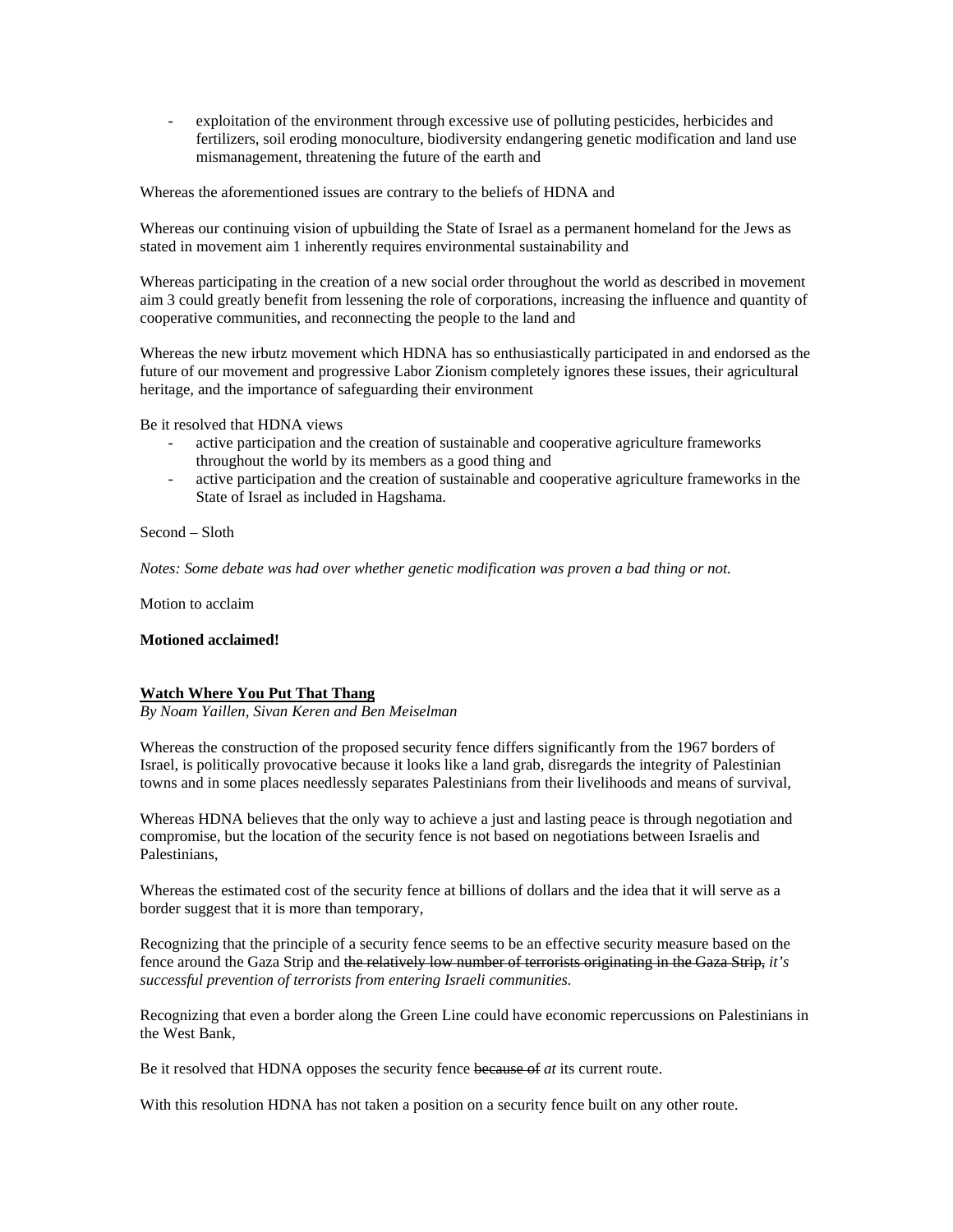| $\Gamma_{\alpha\alpha}$<br>J. |     |
|-------------------------------|-----|
| $\overline{\phantom{a}}$      | . . |

**Motion Passes.** 

# **Plenary Session II: Tochniot and Seminars (Yoshev Rosh: Gil Browdy)**

## **MB Education**

*Daniel Shneyer* 

Whereas the continuation of the Habonim Dror tradition relies on the devotion and appreciation from leaders in the movement toward the values of Habonim Dror North America,

Whereas one purpose of MB is to bring the future leaders and madrichim to this point of appreciation and devotion towards the movement,

Whereas this purpose cannot be fulfilled without educating MB participants in the origin of Dror and other youth movements in European Jewry, their purpose, how they functioned and their significance in social action especially in World War II and the Holocaust,

Whereas the appreciation and devotion towards Habonim Dror by MB Yud-Bet participants are largely due to the program concerning what was mentioned above,

Therefore let it be resolved that in all MB programs, a sufficient amount of the program will be devoted to the origins of Dror and other movements in European Jewry, the movements' purpose, how they functioned, and their significance before, during and after World War II and the Holocaust, especially in relation to Hadracha training and the rising leadership of the movement.

*Notes: This resolution was acclaimed following widespread support in caucus reports. People noted the success of the MB program in Europe over the summer of 2003. Concerns that this resolution would require MB to go to Europe were calmed by the assertion that education on this topic does not have to take place exclusively in Europe, but can be addressed in Israel and at machanot.* 

## *Proposal acclaimed*

#### **All I want is to fly to Zion**

*Ruth Stevens, Daniel "Sloth" Fridman, Ilan Brandvain and Sharona Mallach* 

Whereas Habonim Dror is a Zionist youth movement, and the training of future Zionist leaders is best accomplished within Israel,

Therefore let it be resolved that Workshop always be primarily in Israel.

*Notes: Some problems with motivations of bitterness, eternity of "always," and imprecision of "primarily."* 

| $\sim$<br>. .<br>$\mathbf{u}$<br>$\overline{\phantom{a}}$ |     |        |
|-----------------------------------------------------------|-----|--------|
|                                                           | . . |        |
| $\overline{\phantom{0}}$                                  |     | $\sim$ |

#### *Proposal passes*

**Habo U** *Mazkirut Artzit*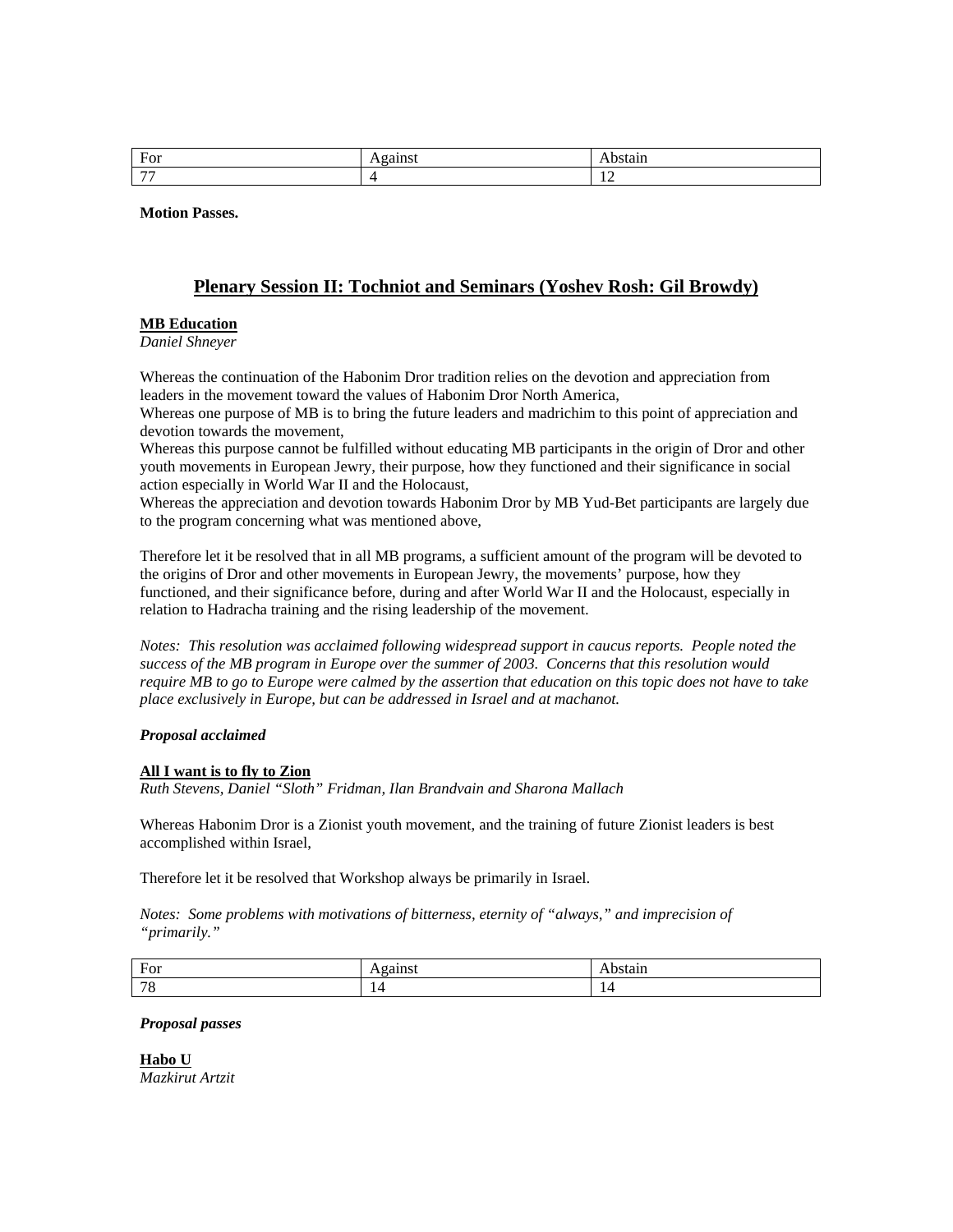Whereas HDNA is a Progressive Labor Zionist movement,

Whereas Israel programs have been very successful methods of education as well as extremely valuable life experiences for our chaverim,

Whereas there has been a need for HDNA to provide programs that include college credit,

Whereas there currently does not exist a long term program for Ma'apilim to return to Israel after Workshop,

Whereas HDNA Ma'apilim need to experience communal living in Israel first hand,

## Be it resolved that:

HDNA empower the Mazkirut Artzit to launch the Habo U program which will include:

- living in Haifa for a semester or year
- studying at the university of Haifa
- living in a HD bayit
- volunteering in the community
- tiyulim

and much, much more.

*Proposal acclaimed* 

# **Plenary Session III: Constitution (Yoshevet Rosh: Chaya Rubin)**

## **Moving the Youth to Zion**

*By Daniel Fridman (Sloth) and Ruth Stevens* 

Whereas we are a progressive Labor Zionist Youth Movement and

Whereas our vision of the State of Israel as a progressive, egalitarian, cooperative society at peace with its neighbors has not yet been realized and

Whereas the building of such a state can be best achieved from within Israel

Therefore let it be resolved that the first aim of HDNA read as follows: "To upbuild the State of Israel as a progressive, egalitarian, cooperative society, at peace with its neighbors; actively involved in a Peace Process with the Palestinian people with the common goal of a just and lasting peace; and as the physical and spiritual center of the Jewish people. To this end Habonim Dror calls first and foremost for Aliya, *as a way to acutalize Zionism, This will be accomplished first and foremost by aliya, particularly to communal* and collective frameworks. In addition, HDNA also calls for active involvement in progressive Zionist and Jewish issues in Diaspora communities"

#### Second – Sharona Mallach

*Notes: There was much debate. People felt that this would cause friction between those who make aliyah and those who don't. Furthermore, they felt that we shouldn't declare the best way to fulfill Zionism a way that not many of us do. On the other hand, many people expressed that it is important to have high goals and that they can lead to inspiration (e.g. "a new world order…").* 

## Motion to Vote

| $-$ Hor<br>$\mathbf{1} \cdot \mathbf{O}$ | --------<br>,,,,, | <b>MATA4M</b><br>stail |
|------------------------------------------|-------------------|------------------------|
| . .<br>∸<br>. .                          | .<br>_<br>. .     | --                     |

The Constitution states in Article X: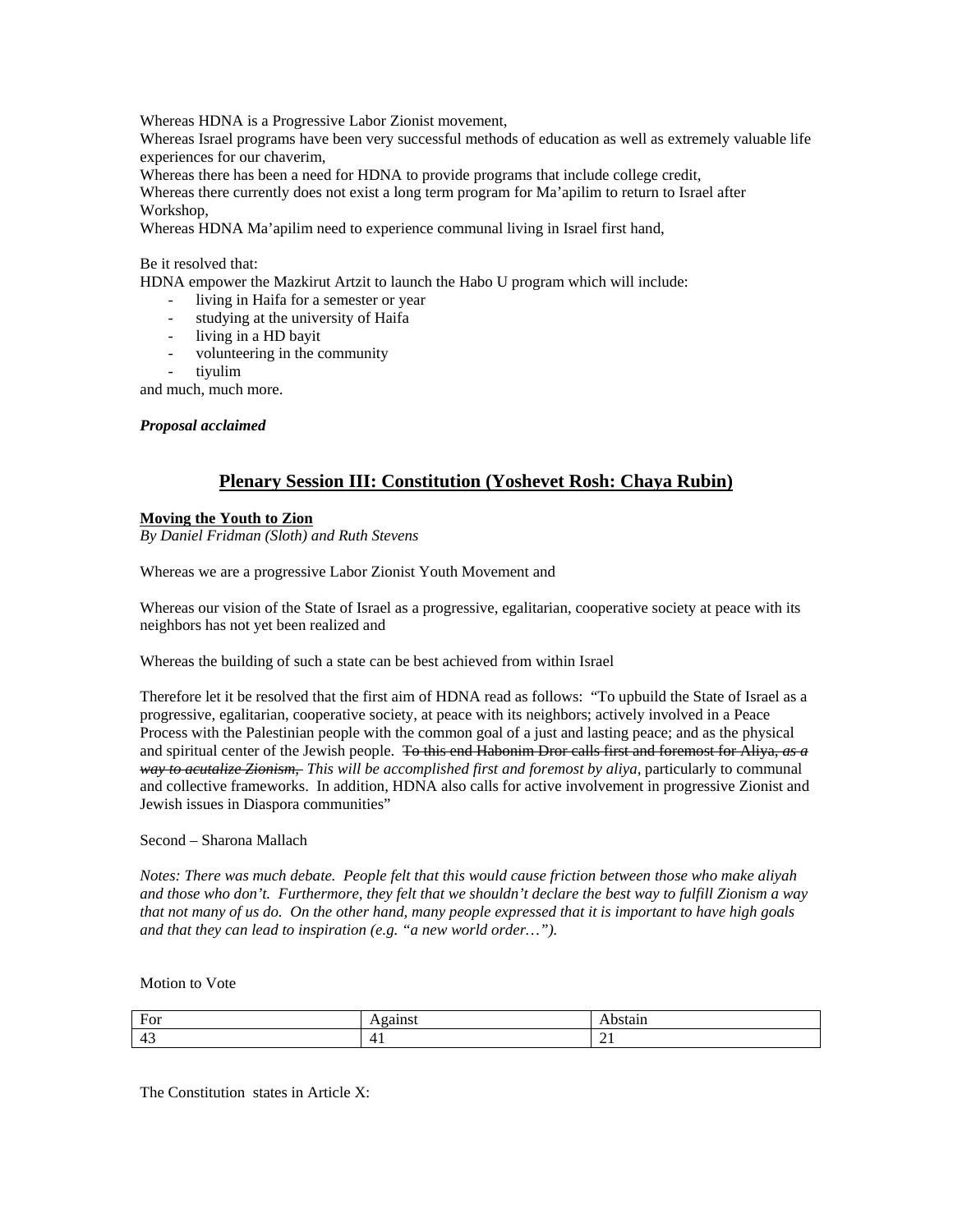This Constitution, or any part of it, may be amended by a Veida decision provided that due notice of the proposed amendment has been admitted to the Merkaz or Mazkirut Artzit in sufficient time to permit its distribution among all the Kenim at least four weeks prior to the first session of the Veida.

Yoshevet Rosh Chaya Rubin decides to rescind the previous proposal based on this knowledge. This is appealed by Dov Goldman.

## **Motion to Appeal Yoshevet Rosh's Decision** *(Temporary Yoshev Rosh: Joshy Cohen) Dov Goldman*

*Notes: There were strong feelings on both sides. Some said that we worked hard to pass the last proposal and it should stand. Others said it would set a negative precedent to knowingly ignore the constitution. Some felt that the proposal was being unjustly held to a higher standard. It was pointed out that the resolution only passed 43-41, and 4 weeks notice would have made a big deal.* 

| For           | --- -<br>.<br>. . | .          |
|---------------|-------------------|------------|
| $\Omega$<br>ຼ | 44                | . .<br>. . |

Motion fails The Yoshevet Rosh's decision stands

*Notes: The Mazkirut Artzit would like to take responsibility for not getting the constitution out to the movement with sufficient time.* 

# **Plenary Session IV: Machanot and Kenim (Yoshev Rosh: Ari Shapiro)**

## **Yes We Ken**

*Debbie Cohen and Johannah Lebow* 

Whereas HDNA ma'apilim have expressed an interest in creating more of a framework for ma'apilim participation in the movement throughout the year,

Be it resolved that in every metropolitan area with a significant ma'apilim presence, a ma'apil/a *will*  volunteer to be Rosh Ken Ma'apilim. The responsibilities include:

- 1. Coordinating ma'apilim peulot in the area, concentrating on Hagshama, chinuch and tikkun olam
- 2. Keeping in touch with ma'apilim in the area
- 3. Being a resource for ma'apilim who are considering moving to the area and/or attending school there
- 4. Being a ma'apilim liaison to the Central Office and other Roshei Eizor
- 5. Encouraging ma'apilim, including those from different Eizorim, to attend regular Chanichim Ken peulot
- 6. Being a resource for campus activism should ma'apilim in the area express an interest in Eizorwide political action at their schools
- 7. Working towards creating a framework for a T'nuat Bogrim

## *Proposal acclaimed*

## **The Elijah Wood Proposal**

*Manor Lev-Tov* 

Whereas Habonim Dror North America's education is primarily centered around ideology, Whereas Veida is the venue in which HDNA ideology is determined,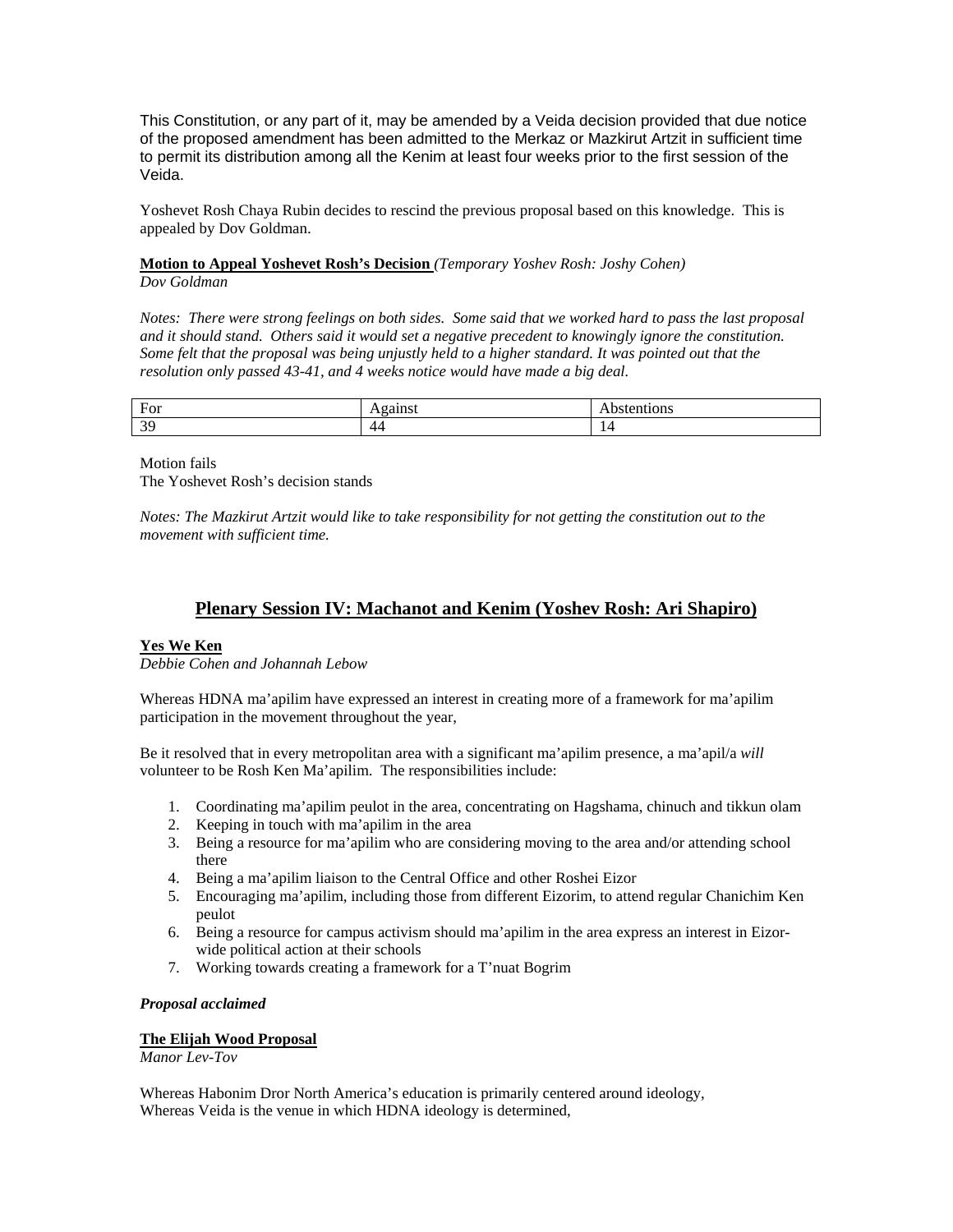Let it be resolved that resolutions passed in the last Veida *and relevant portions of the constitution of HDNA, as decided by the Rosh machaneh and Racaz chinuch of the machaneh,* be reviewed by each tzevet before every summer.

*Notes: This proposal failed acclamation several times before being accepted with friendly amendments. Concern was raised about how much time it would take during construction.* 

## *Proposal acclaimed*

#### **Madatz the Ticket**

*Lori Zeller and Dani Shneyer* 

Whereas HDNA's main hadracha program is the Madatz tochnit,

Whereas there is no definitive and standardized role of Madatzim movement-wide,

Whereas many chevrei t'nua entering into the Madatz tochnit have misconceptions about the purposes, goals, and responsibilities of the hadracha program,

Whereas the constantly changing tochniot cause confusion about the Madatz program and leave madrichim with conflicting ideas about the role of Madatzim,

Whereas tensions between Madatzim and madrichim could ultimately lead to detrimental effects regarding chanichim,

Whereas, because of the lack of standardization in the Madatz tochnit, some Madatz programs will be less effective than others, causing a dichotomy *discrepancy* in the education of the Madatzim,

Therefore, let it be resolved that a step be taken to nationalize the Madatz tochnit by requiring an informational packet to be distributed to each potential Madatz applicant. This packet would include:

- 1) the aims, goals etc. of the Madatz tochnit
- 2) the purpose of complying to this tochnit
- 3) the means of implementation of various lessons (i.e. What to expect peulot about "x," experience with chanichim, etc.)
- 4) the importance of Madatzim and the tochnit in the overall HDNA picture
- 5) what is expected that Madatzim will contribute to their kvutzah, their machaneh, and their movement
- 6) what Madatzim can expect from madrichim, and vice versa

Further, let it be resolved that a committee be established to create this Madatz information packet, to be organized by fall 2004. The committee would consist of volunteer former Madatz madrichim, incoming *and former* Madatzim, a representative from the central office, and any others interested and committed *who are past MB or older*. Frequent communications via the Internet and a few conference calls will be imperative to a successful informational packet. A final draft will be approved by the Central Office and mailed to all potential applicants, available to anyone during machaneh or kenim, and posted on the HDNA website.

Further, let it be resolved that in addition to the current application process, applicants be required to provide a signature affirming that they have read and understand the content of the packet. Also, it will be required for a peula to take place BEFORE machaneh starts discussing and understanding the contents of the packet in greater detail.

Further, this committee and packet could change over time. The current committee would make changes with approval from the Central Office. *Committee members would be changed every two years and the committee would be formed at Veida but not exclusively. Via internet people may volunteer after Veida.* 

*Notes: Consensus on standardizing madatz tochnit. Friendly amendments fixed most concerns about the feasibility of the committee approach. Debate focused on whether pre-Madatz should be included in the committee. Pro: People that age are making decisions at Veida already, and they should and have in the past taken responsibility for helping to create programs. Con: It is difficult to make informed judgments and decisions about the program without having gone through the program. An amendment to exclude madatz from the committee narrowly failed.*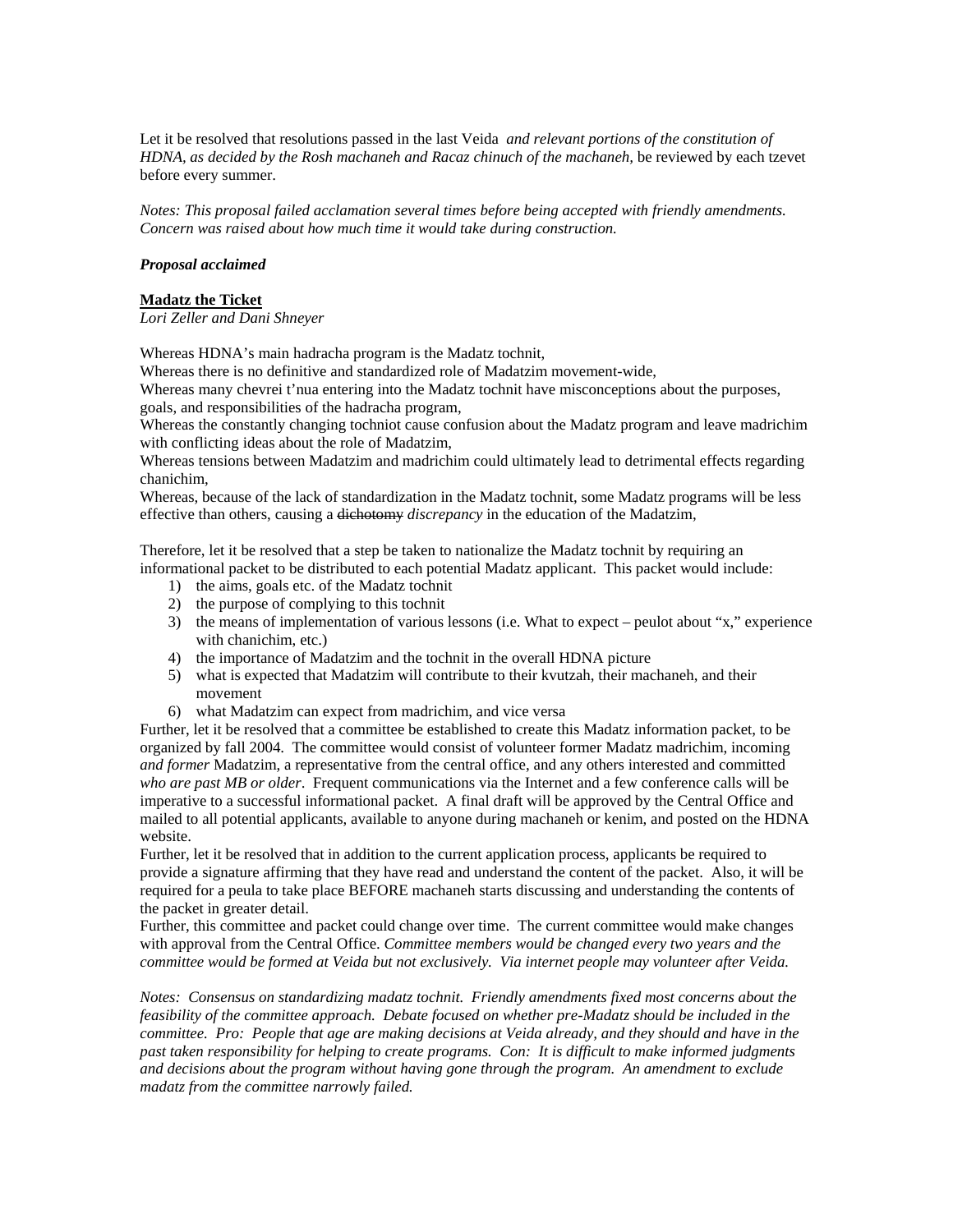| For                   | .<br>. | .        |
|-----------------------|--------|----------|
| $\overline{ }$<br>. . | . .    | -<br>. . |

#### *Proposal passes*

#### **Election of the Mazkir….again**

*Alex Sharone* 

| $\mathbf$ $\mathbf$<br>.<br>$\mathbf{u}$ |  |
|------------------------------------------|--|
| $-$                                      |  |

*Notes: This second attempt at electing mazkir was by written ballot, in accordance with Article VII Section 3 of the "Procedures for Implementation of the Constitution" section of the Constitution.* 

#### *Alex Sharone elected mazkir tnua*

## **Socialism: A Pillar of Lies (a.k.a. Give what you can, take what you need)**

*Dana Brookman, Rebecca Powell and Shawn Guttman*

#### Whereas hypocrisy is no longer cool,

Whereas we teach the ideals of socialism and kupa in our machanot,

Whereas the machanot and camping association are run as individual capitalist organizations, inconsistent with the socialist framework of the movement,

Whereas we should practice what we preach *actualize socialism as it is prevalent an integral part of our ideology*,

Be it resolved that the profits *surpluses* of each machaneh be pooled into a kupa system, the money from which would be distributed by the camping association (or a division of it) on a needs basis.

Profits *Surpluses* would be defined as any amount of money made above and beyond the budget of each machaneh for each individual kayitz.

In addition, money from fundraising efforts will exclusively remain in the possession of the fundraising machaneh.

Furthermore, a committee will be appointed by the camping association whose goals will be the following:

1) To look into the feasibility of this system

2) To refine the aforementioned profit *surplus* sharing proposal into a working system

If passed, this proposal will be brought to the camping association and presented by the Mazkirut Artzit. The results will be made known to the movement when available.

*Notes: Tzevet Gesher 2003 authored this proposal. Dana, Rebecca and Shawn made minor changes and presented it at Veida. Many concerns about feasibility, how the camping association would react, how the camp committees would react, how it would affect scholarships, and if machanot would compete for the pooled money. It was noted that machanot already share with each other. People questioned how fundraising is different from profits. Some felt that HDNA should not let worries about how people might react limit the ideological integrity of Veida. It was noted that machanot are non-profit, so deciding what to do with "profits" doesn't make sense. Jon Sulman's amendment to strike first and fourth whereas clauses to make the proposal more credible failed, but the first clause was struck anyway by the presenters and the fourth was changed by a friendly amendment. There was emphasis towards the end of the debate that the resolution does not create a system; it calls on the camping association to create a committee to pursue the possibility of communal surplus sharing.* 

| $E_0r$<br>T.OT           | .<br>. . | $\mathbf{u}$ |
|--------------------------|----------|--------------|
| $\overline{\phantom{0}}$ | <br>. .  |              |

*Proposal passes*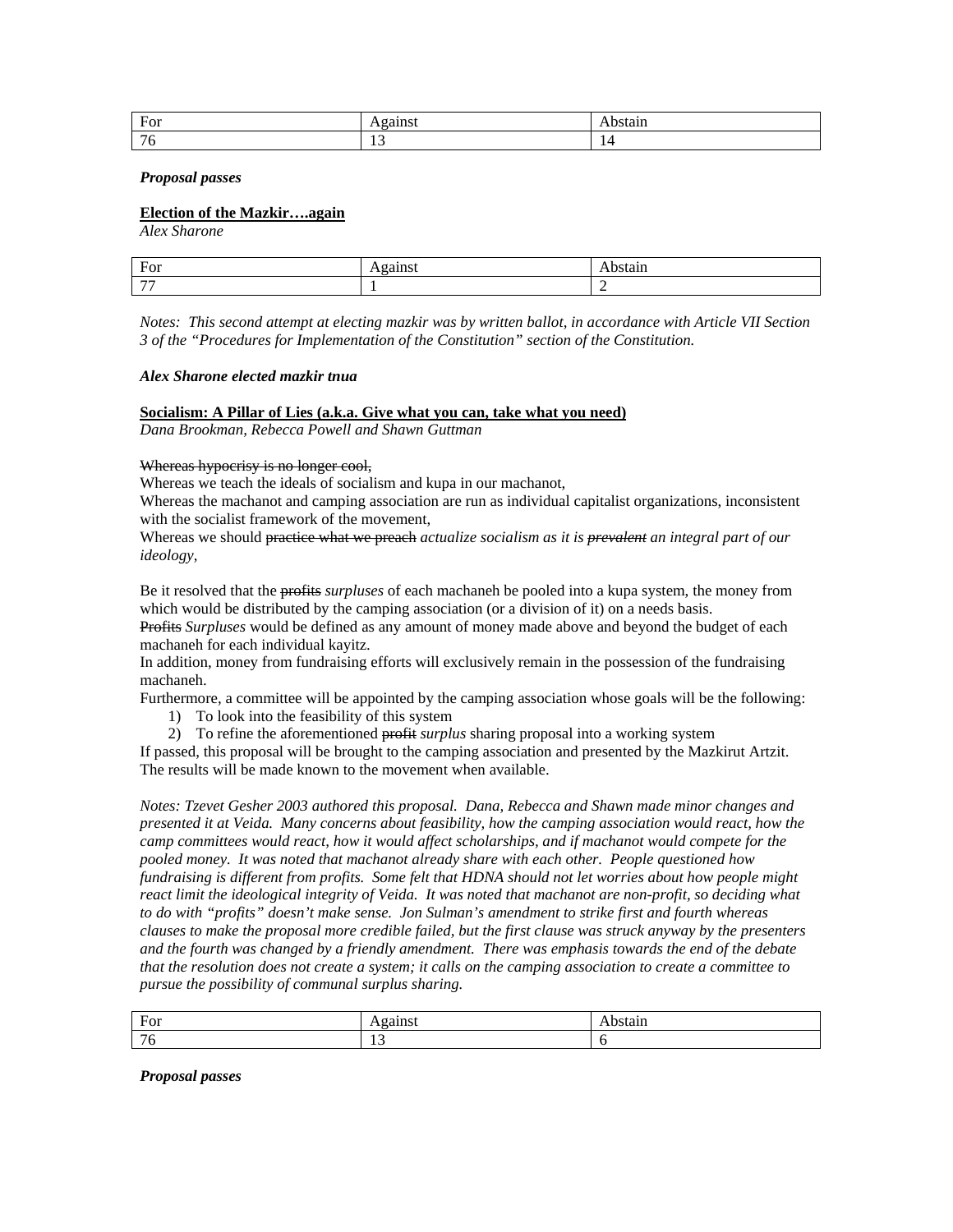## **Motion to change procedure**

*Jon Sulman* 

Be it resolved that Veida may limit the number of amendments on a proposal with a two thirds majority.

*Notes: This proposal was designed to save time, but people felt it would stifle the Veida process.* 

| ь<br>$\overline{\phantom{a}}$<br>ັ |           |  |
|------------------------------------|-----------|--|
|                                    | - -<br>ັບ |  |

#### *Proposal fails*

## **Camp committee? More like cramp committee**

*Sivan Keren and Gil Browdy* 

Whereas the creation of Mazkirut and tzevet is critical to the successful running of machaneh, Whereas HDNA is a youth movement and the decision-making process hence fall upon the youth,

Whereas machanot are the primary vehicle in transmitting ideology to our chanichim,

Whereas members of the movement have expressed discontent with the boundaries of authority between camp committees and tzvatim,

Whereas camp committees should be up to date with the evolving ideology of this youth movement,

Let it be resolved that, following Veida, the Mazkirut Artzit supply camp committees with the most recent Veida resolutions.

Further, let it be resolved that a letter shall be drafted and sent to each camp committee regarding the proceeding points:

Affirmation of the general sentiment re: hiring process

- the camp committee hires the rosh
- the rosh hires a mazkirut
- the mazkirut hires a tzevet
- the camp committee serves as a resource and is not the ultimate decision making body

Affirmation that machanot are vehicles of chinuch, which is a primary goal of HDNA

Recognition that all decisions regarding ideology be left solely under the jurisdiction of the mazkirut and tzevet

*Notes: Some considered the title needlessly offensive to camp committees, but amendments to change it failed.* 

#### *Motion acclaimed*

## **Presentation of Gar'in**

*Ari Levy, Tali Bonkowski and Danya Shapiro* 

Date: Tue, 16 Dec 2003 18:13:51 -0500 From: "Danya Shapiro" <money@habonimdror.org> Subject: Announcement

Dear fellow Chevrei Tnua,

We are very excited to bring you news of grand proportions. In the fall of 2004, Habonim Dror North America will be sending its first garin to Israel since Garin Alpayim. This group of chaverim will be moving to Israel to form a collective dedicated to working for social justice in Israel. The following is an in depth description of our kvutsah, its nature and philosophies, and some plans for the close future.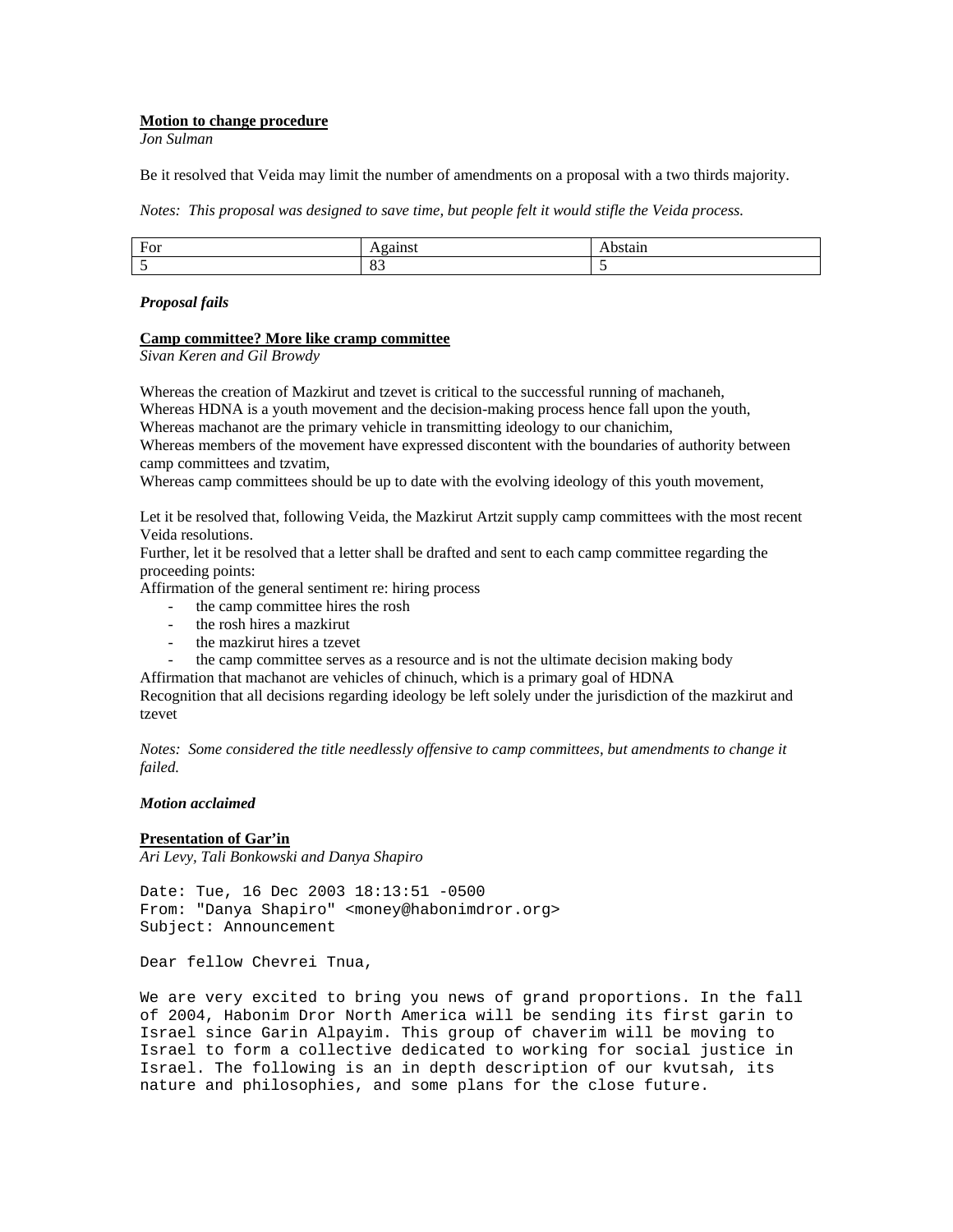Who we are: Our garin is currently made up of four members of Habonim Dror North America. These four chaverim are: Tali Bonkowski, Ari Levy, Sarah Michaels, and Danya Shapiro. They are now based out of New York and are spending much time preparing for their endeavors of hagshama collectivit.

#### Why a Garin:

We came upon the decision to make aliyah for several reasons. We each hold a strong connection to Israel on both an emotional level as well as a political level. Israel not only has a special meaning for us, but we also feel a sense of responsibility towards her. Especially in these sordid times in Israel's history, we believe there is a need for progressive voices like ours to participate in the democracy, and engage in other activities to implement social change.

We have come upon the decision to move in this collective framework because, for one, we see more of a likelihood for success in our political goals if done as a collective. Second, we see the same likelihood of success in our personal lives. This unique lifestyle is one where we are fully able to trust, support, and depend on one another, as well as continue to challenge and learn from one another throughout our lives.

#### Our Approach:

We plan on making aliyah together, not as part of a trial situation, but as the next course of action in our lives. We have no plans of potentially disbanding in the future, near or far. However, we realize that our lives may change as time passes and we are open to that possibility. If and when the nature of the collective does change, that will not indicate to us that the kvutsah, or any individual therein, has failed. We will simply embrace the alteration and change along with it.

Similarly, we have not closed ourselves off to the possibility of more members joining us. We see much potential in other individuals. We do, however, have a desire to maintain a certain level of closeness and familial structure and thus plan on going through a process of discussions both with one another and the potential new member (the process will vary case to case).

At the same time, we have a vision of the kvutsah being a part of a much larger kvutsah consisting of other similar kvutsot (kvutsat kvutsot). This would be a communal network of collectives working towards similar social and political goals. Additionally, the network would serve kvutsot with a structure of support for one another. To this end, we encourage other chevrei tnua to think about ways in which they themselves may want to take action in their own lives.

This decision was not an easy one, but it was not a difficult one either. On a movement level, on a collective level, and on a personal level, the decision to take this action simply made sense. We invite and encourage your questions and comments.

Aleh U'Vneh V'Hagshem,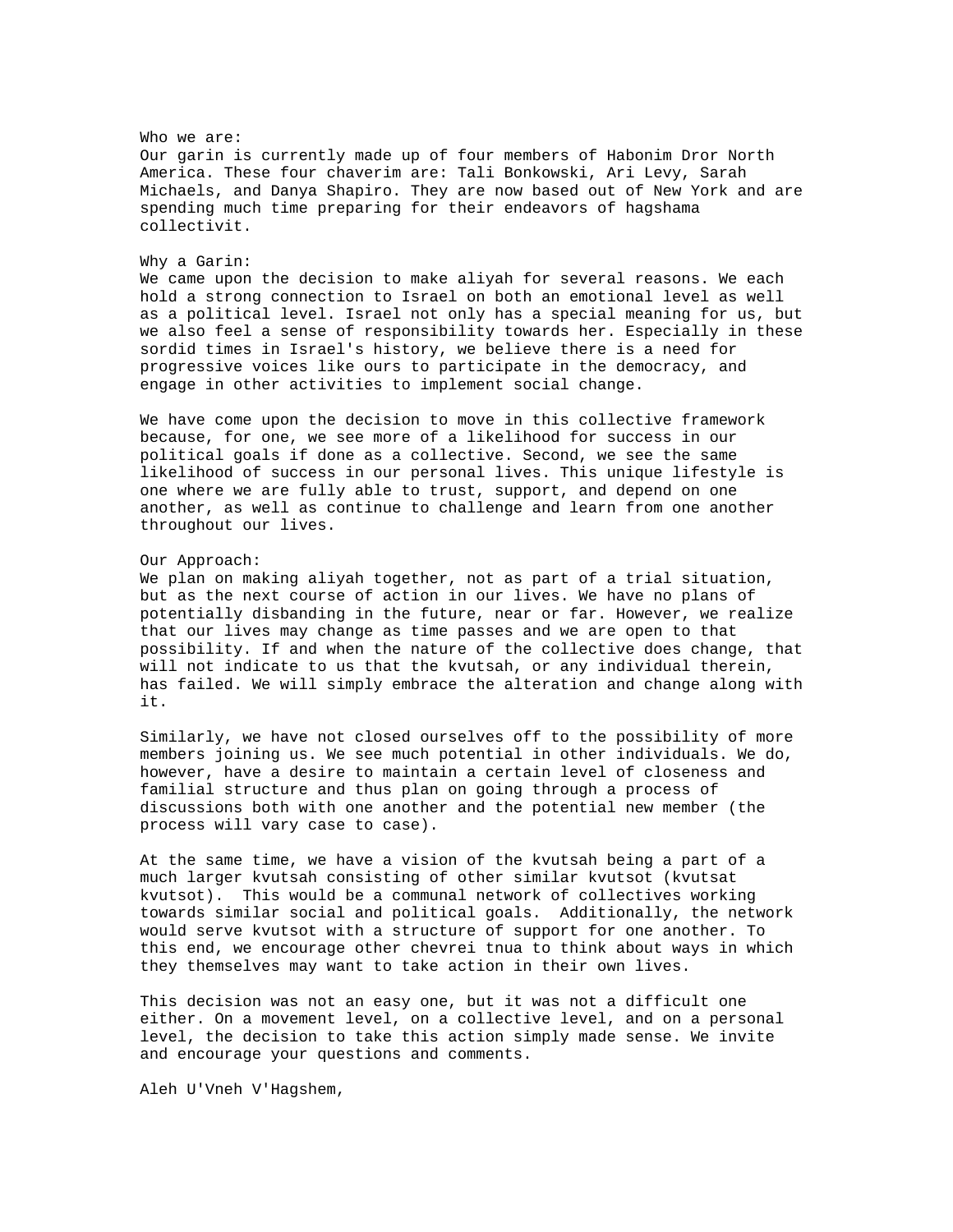Garin [blank] Tali Bonkowski Ari Levy Sarah Michaels Danya Shapiro

*Notes: This presentation was made in accordance with Article VI of the "Procedures for Implementation of the Constitution" section of the Constitution, which was pointed out to the members of the Gar'in during Veida. Ari, Tali and Danya read the preceding letter, which had been sent to chevrei t'nua over the movement listserv. Sarah Michaels, the fourth member of the Gar'in, was not present.* 

## *Motion acclaimed, giving this gar'in the official endorsement of HDNA*

#### **Can I get a witness**

*Asaf Gerchak and Eli Wykell* 

Whereas every machaneh in the movement has a different tzevet application and application deadline, Whereas it is a pain in the rear to fill out lots of forms,

Whereas different application deadlines result in machanot offering their tzevet positions at different times, Whereas this leads to some machanot offering tzevet positions before applications are even due at other machanot,

Whereas this creates an environment that is not conducive to ma'apilim working at different machanot, Whereas HDNA is meant to be a movement working together across North America and not to be a group of autonomous camps with similar goals,

Whereas machanot are enriched by having the experience of madrichim from throughout the movement and madrichim are enriched by experience from different machanot,

Be it resolved that:

Henceforth under the coordination of the central office of Habonim Dror North America and with imput from each machaneh, there will be a single application and application due date for all HDNA machanot.

*Notes: Due date does not necessarily mean that you cannot accept applications after the date by which you may start hiring tzevet. In response to concerns, Safi clarified that this proposal is designed to make working at different machanot easier, which makes them more connected to the movement. He said that each machaneh will have input on this application, which would be revised or recreated every year.* 

| . .<br>ັບ<br>$\sim$ $\sim$ |    |
|----------------------------|----|
| $\Omega$<br>o.             | -- |

*Proposal passes* 

#### **Incommunicado**

*Jane Friedman and Sara Rosenbloom* 

Whereas Habonim Dror is comprised of passionate members that attend veidot to make a difference in the movement set policies,

Whereas at each veida several proposals are passed,

Whereas many of these passed proposals are not actualized,

Whereas Habonim Dror is a movement that places emphasis on actualization,

Let it be resolved that veida proposals be actualized through written and/or other forms of communication to the machanot, camp committees, kenim, eizorim and especially roshim by the mazkirut artzit *the racaz chinuch for the machanot should implement those relevant veida resolutions and all long term projects to be reported at the next veida, for machanot implement all veida resolutions and, to ensure accountability, representatives of every machaneh and those responsible for individual projects report their progress back to the movement at every winter seminar.*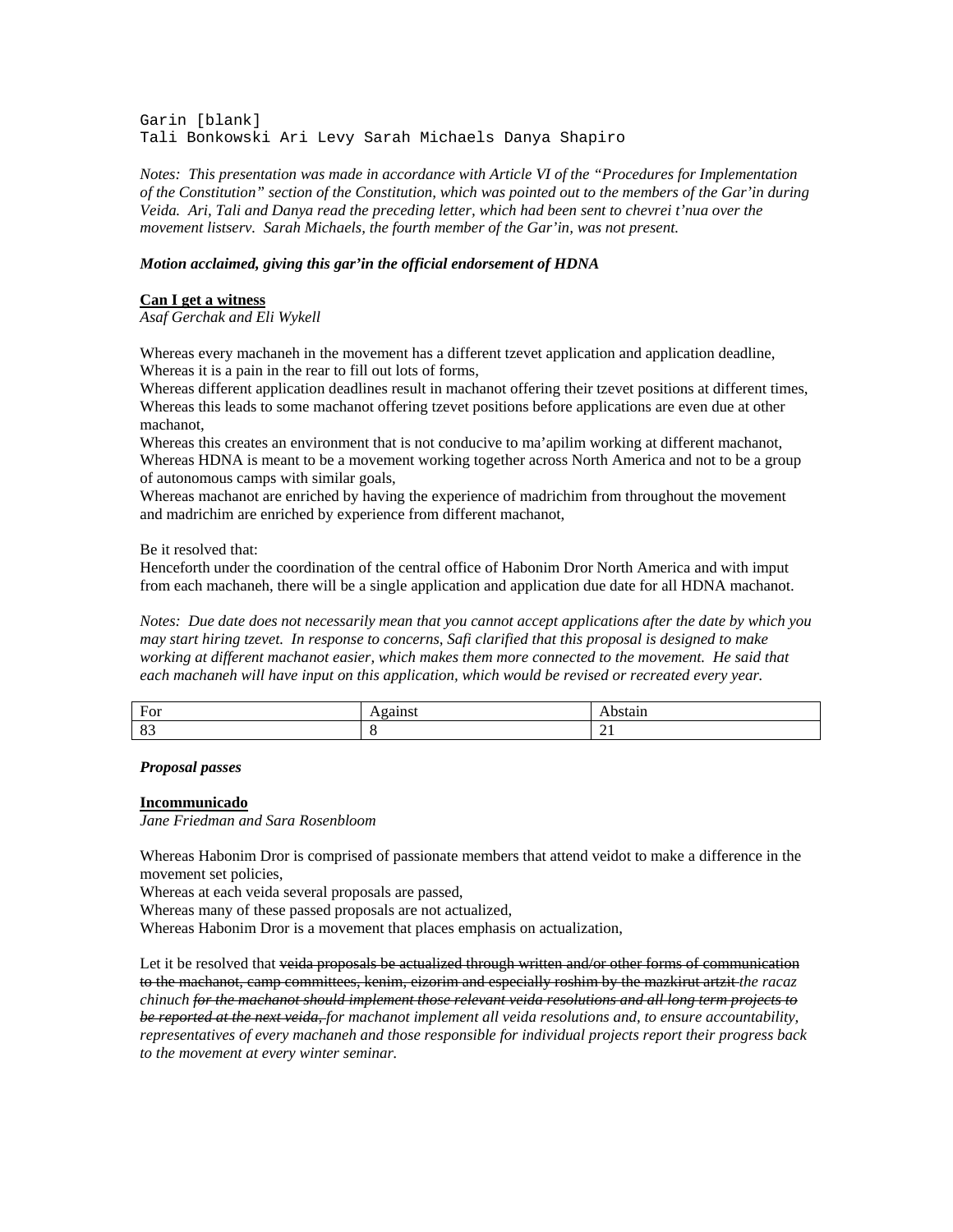*Notes: Some felt that this proposal was unnecessary because Veida resolutions should be implemented anyway, but others felt that it created a needed system of accountability for implementing Veida resolutions.* 

| For                           | .<br>.        | .                                           |
|-------------------------------|---------------|---------------------------------------------|
| . .<br>$\epsilon$<br>∸<br>. . | $\sim$<br>. . | $\sim$<br>-<br>and the contract of the con- |

## *Proposal passes*

## **Ken We Or Ken't We**

*Nadav Goelman and Jeff Cohen* 

Whereas in world-wide Habonim Dror, greater priority is placed on the Ken rather than the Machanot Kayitz,

Whereas in HDNA greater priority has been placed on the Machanot,

Whereas we believe that any strength and momentum that HDNA could possess could be greater achieved through empowering the Kenim,

Whereas any goal we set out for ourselves as a movement is realistically impossible *harder* to achieve without an organized, energized, and expanded movement-wide Ken organization,

Whereas the current Ken organization relies on the Camp Committees rather than the authority of the Mazkirut Artzit,

Whereas we can't be a youth movement without the power of the youth,

Let it be resolved that HDNA places greater priority on the Kenim in order to strengthen the movement and forward its goals. To that end, we are proposing a two tiered overhaul of the current HDNA Kenim organization, to take effect following the summer of 2004.

An overhaul to the Ken system will require two approaches: a Top-Down approach and a Bottom-Up approach. Top-Down means creating a new connection starting with the Mazkirut Artzit and moving down to the Eizorim then to the local Kenim. Bottom-Up means solidifying the local Eizor and Ken hierarchies and creating a support network at a local level.

## Top-Down

Top-Down organization requires the creation of a new position in the Mazkirut Artzit - the Merakez Kenim. This tafkid would be either a volunteer position or part time job that would probably only entail three or four weeks worth of work per year. The Merakez Kenim would coordinate the Roshei Eizor and the Eizor Shlichim who would in turn coordinate the Roshei Ken and the Ken Ma'apilim. The Merakez Kenim would be responsible for the following:

1. Assembling a Ken Tochnit T'nua and *updating the current* Ken Resource Package. The Ken Resource Package would *to* include a description of the Ken Tochnit T'nua, as well as contact information,

information about the movement, general chinuch, and a suggested Ken calendar, *and feasible suggestions for how to attract more chanichim to all peulot.* This would be delivered through the Eizor to the Roshei Ken at the beginning of every Ken year.

2. Compiling and maintaining a movement-wide Ma'apilim Database of home addresses, college addresses, phone number, email addresses, Machanot of origin, and other relevant information for both the local Roshei Eizor, Roshei Ken, and Shlichim and for other Ma'apilim.

*3. Taking a central role in the planning and implementing of Fall Mercaz* 

As part of the added emphasis on the connection between the Ken Chinuch and Machaneh Chinuch, Moetzet Chinuch (which occurs during mid-March every year) would be expanded to include invitations to the Roshei Eizor and the Merakez Kenim. At Moetzet Chinuch, the Roshei Eizor will deliver reports assembled by the Roshei Ken including the size of the Ken, accomplishments, Ken progress, questions and concerns, and a summary of the year's activities. Then the Mazkiruyot can take the information from the Kenim reports and include it in that summer's chinuch tochnit, so as to coordinate a year long chinuch program.

## Bottom-Up

Bottom-Up organization is just a formalization of the preexisting Ken organization, with a few tweaks. First, the Roshei Eizor and the Shlichim will manage the Eizor and the Ken Accounts, which are provided by the Camp Committees. The Roshei Eizor and Shlichim act as resources, coordinators, and safety nets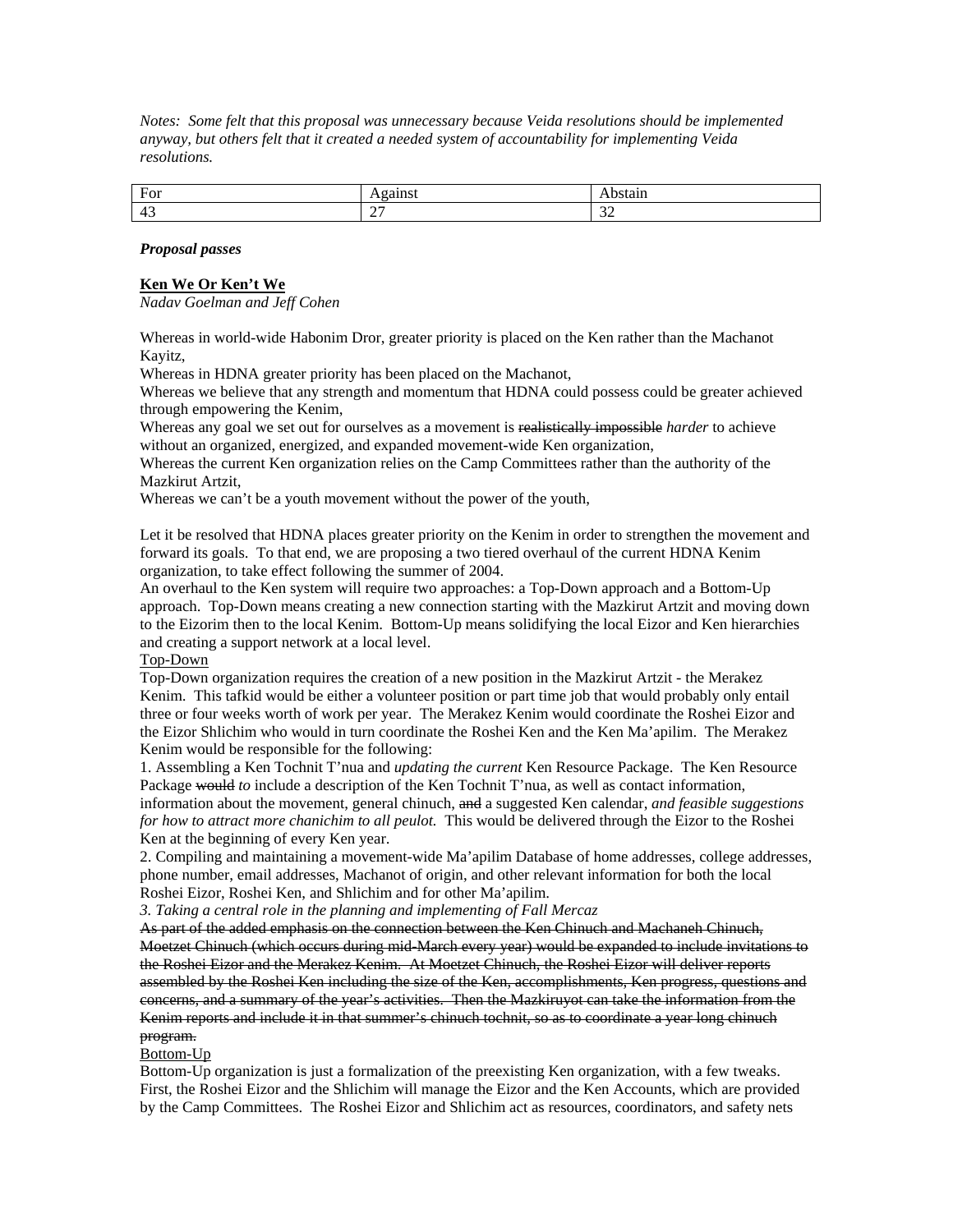for the Roshei Ken. The Roshei Ken organize peulot themselves and coordinate, delegate, and organize the local madrichim to plan local Ken events. This can be easily integrated with the "Yes We Ken" proposal by simply placing the Ma'apilim Ken under the Roshei Eizor and Shlichim, or in the case of a Ma'apilim Ken without corresponding Chanichim Eizor, a Ma'apilim Rosh Ken in contact with the Merakez Kenim. However there are important changes that must be implemented within the local Kenim. More emphasis must be placed on chinuch, and hagshama, including more chinuch peulot and pillar-related activities, *keeping in mind that a certain amount of kef be maintained in order to help attract chanichim and ensure a successful peulah.* Such activities include but are not limited to: Shabbatons, Shabbat/Havdallah, Holidays (Habonim Seder, Habo Sukkah, etc.), Tikkun Olam, Tiyulim, local activism, a Neshef, etc. Such activities are inkeeping with the Pillars and the Ken Tochnit Chinuch provided by the Merakez Kenim. Local Kenim still retain control over their calendars and the chinuch and kef contents of the peulot they plan. Optional Addition

The Merakez Kenim should look into creating a Chanichim Mifgash program for Spring Break (ages 13 and up) - he/she would have to look into funding, logistics, cost, and practicality.

*Notes: Warm and fuzzy feelings. Multiple friendly amendments worked out most feasibility issues.* 

| $\mathbf{r}$<br>Line-<br>- UI | . . |         |
|-------------------------------|-----|---------|
| $\overline{\phantom{0}}$      |     | . L. L. |

*Proposal passes*

# **Plenary Session V: Movement Policy (Yoshevet Rosh: Sivan Keren)**

## **How we can go hire**

*Manor Lev-Tov* 

Whereas HDNA's current method for hiring leadership for machanot *sometimes* results in finding the first qualified person for the job, as opposed to the most qualified person for the job,

Whereas HDNA's current method for hiring leadership for machanot is morally bankrupt *flawed* in that it fosters favoritism and is contrary to Habonim ideology in that it denies equal opportunity to all members, Whereas such a hiring method damages the reputation and calls into question the legitimacy of any organization, especially one built on a pillar of socialism,

Whereas the reasoning behind this hiring method has always been a fear of all qualified candidates being hired by other machanot,

Let it be resolved that:

- A) No applications for mazkirut or madatz madrichim shall be reviewed before every machaneh hires a rosh, *or by 2 weeks before the beginning of seminar choref.*
- B) When the last machaneh hires its rosh, the roshim will jointly decide on a movement-wide application deadline *for these positions* that is no less than two weeks past that date. All movement members shall be made aware of this deadline *by inclusion in the application and a post on the listserv* when it is decided upon.
- C) No candidates shall be hired before the application deadline.
- D) As in the past, candidates shall apply to the machaneh/machanot of their choice.
- E) Any dispute over candidate(s) shall be resolved between respective machanot, with the candidate(s) preference taken into consideration. *by dialogue among the involved machanot and the candidate with the final authority resting in the candidate.*

*Notes: Friendly amendments changed unnecessarily harsh rhetoric and implemented time limits on the coordination among machanot. A number of people felt personally victimized by the current system and were pleased that it would change. Past roshei machanot described how they were compelled to compete to grab mazkirut applicants before other roshim.* 

#### *Proposal acclaimed*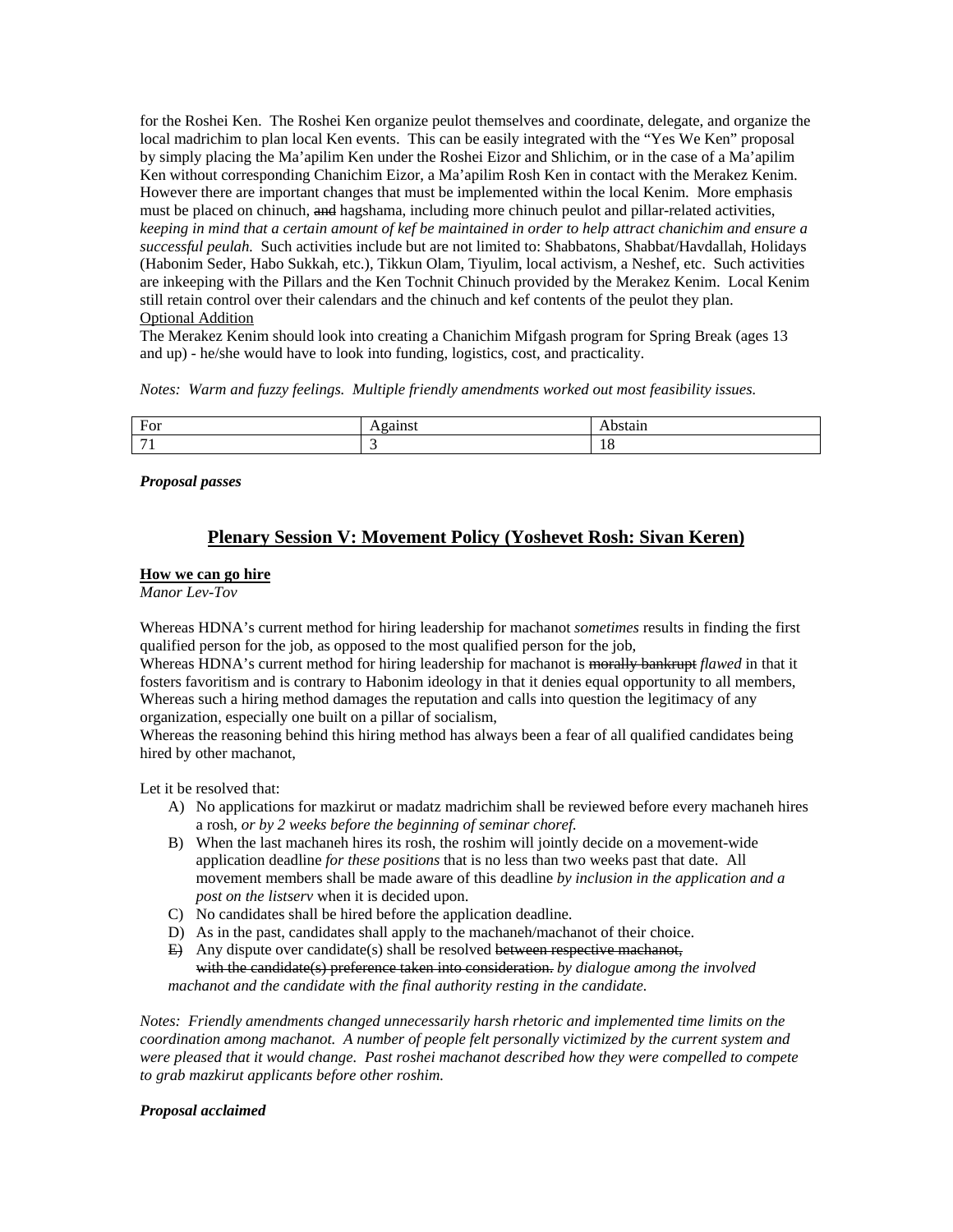#### **Put down the beer—it'll cost you a year**

*By Noam Yaillen and Ben Meiselman* 

Whereas it is important that the drug and alcohol policy of the movement be a clear one, Whereas there have been both recent and past incidents involving said policy and disputes over its clarity,

Be it resolved that all movement applications, specifically but not only madatz and madrichim machaneh applications, should include a coherent statement of the movement's drug and alcohol policy. Furthermore we call upon the Camping Association to pass a parallel resolution with the same requirement for movement applications.

#### *Proposal acclaimed*

#### **Movement Mas**

*Ari Levy and Lindsey Ross* 

Whereas members of any given organization in today's world are required to pay membership dues, Whereas Habonim Dror North America pays oodles of money to provide programming and benefits for its members,

Whereas cash money is essential in the running of any mass social movement,

Therefore:

Be it resolved that mas, *in accordance with Article II of the procedures for implementation*, no longer be suggested, but rather *be* mandatory in order for one to be considered a chaver tnua *in good standing.*  Be it further resolved that all members of the movement be fully informed about the mas system by the time they are bogrei tnua.

Be it further resolved that if one does not pay one's mas to HDNA, then they may not reap the benefits that come along with membership such as receiving the Ba'Tnua, membership on the HDNA listserve, and the discounted price of national seminars. *The contract signed at machanot by madrichim must clearly indicate this resolution.* 

We propose that the above shall be henceforth organized and implemented by the Mazkirut Artzit. *The mazkirut retain discretion over the movement status of chaverim who cannot afford to pay mas.* 

*Notes: This proposal had a lengthy debate, though there was a consensus that people should pay mas if they are able. People objected because they felt that: this proposal was a restatement of the requirements in Article II of the "Procedures for Implementation of the Constitution" section of the Constitution; having a list of movement members in good standing would be pointless and ineffectual in getting people to pay mas; the consequences for not paying mas listed in the proposal were meaningless, or; this proposal would create resentment at machaneh between official members in good standing and other madrichim. This was one of many Constitutional issues raised at this Veida, which may signify a need for an emergency Veida next year.* 

| $\mathbf{r}$<br><b>Hor</b><br>TO. | ---<br>-                   | эшин.<br>.               |
|-----------------------------------|----------------------------|--------------------------|
| $\Omega$<br>-3U                   | $\sim$ $\sim$<br><b>DU</b> | $\sim$ $\sim$<br>ت<br>__ |

*Proposal fails* 

# **Plenary session: Tabled Proposals (Yoshevet Rosh: Rachel Profeta)**

*Note: all amendments made to the following proposals are all considered unfriendly as the original proposers are not present at Veida XII*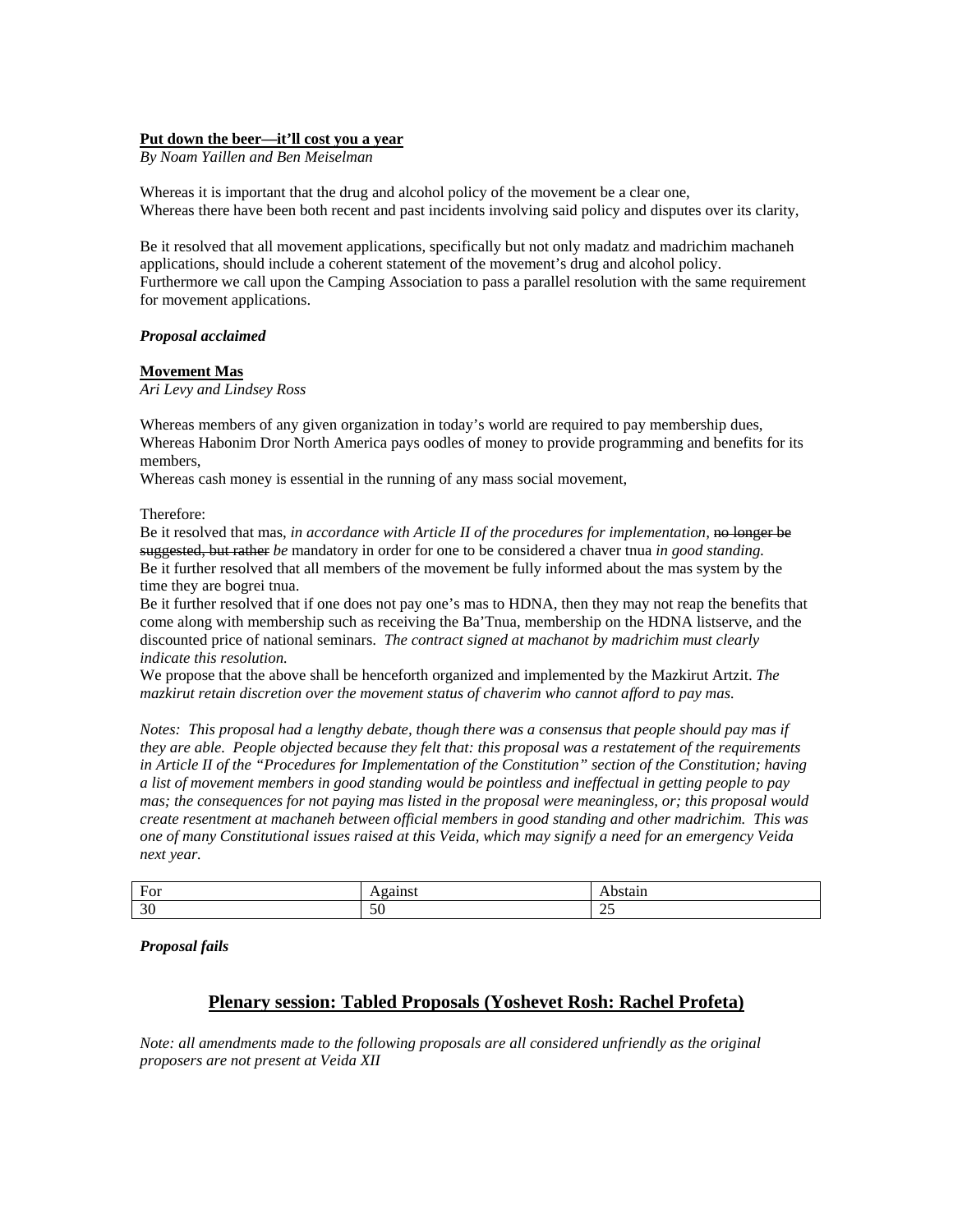## **Habonim Dror Olami**

*By: Mattea Lewitt (proposed by Asaf Gerchak)* 

Wheras, Habonim Dror North America is part of World Habonim Dror, and Whereas, HDNA and World Habonim have similar ideologies.

#### Therefore, let it be resolved that non North American madrichim who have worked in Habonim Dror North America for more than five years be allowed to hold the position of rosh in HDNA machanot

*There fore we would like the camp committee to change their make a (*Roni Zacsh*) policy on hiring roshim who have not started in HDNA. We would like to suggst to the camp committee that if a madrich/a has worked in HDNA for 3 years that they be able to be considered for rosh at a machaneh if qualified (*Shawn Guttman and Roni Zacsh*).* 

#### This proposal was tabled at Veida XI

*Note: There was confusion over what the existing policy. It was determined that there currently is not official policy.* 

*Veida XII notes: There was general agreement that this proposal was not necessary.* 

| For | . .         |                |
|-----|-------------|----------------|
|     | $\pi$<br>Ί. | $\overline{ }$ |

#### **Proposal failed.**

## **Reawakening and smelling the occupation**

*By Hollis Architzel and Jamie Beran* 

Wheras the Labor government (especially Shimon Peres) has put forth the largest settlement plan of any PM candidate

Whereas HDNA's connection to the Labor Party is merely historic

Whereas both the ideology and practices of the Labor Party are in direct conflict with the ideology of **HDNA** 

Let it be resolved that: HDNA cut all ties, official and otherwise, with the Labor Party of the State of Israel

*Notes: motion to caucus failed. This proposal was initially party of the previous proposal, a motion to divide the question passed. There were concerns that this proposal could harm the movement and the relationship we have the affiliated organizations.* 

*Veida XII notes: It was pointed out that we don't have any official ties to the Labor party, but we do have ties to other organizations that are affiliated with Labor. The two prevailing sentiments were that a.) if there are no ties, what are we severing? And b.) even though we don't have ties, the detrimental ramifications outweigh the benefits of cutting the non-existent ties.* 

| Ē<br>$E_0r$<br>T OT | --- --<br>. . | -an.    |
|---------------------|---------------|---------|
|                     | -<br>л.       | . L . L |

**Proposal Fails**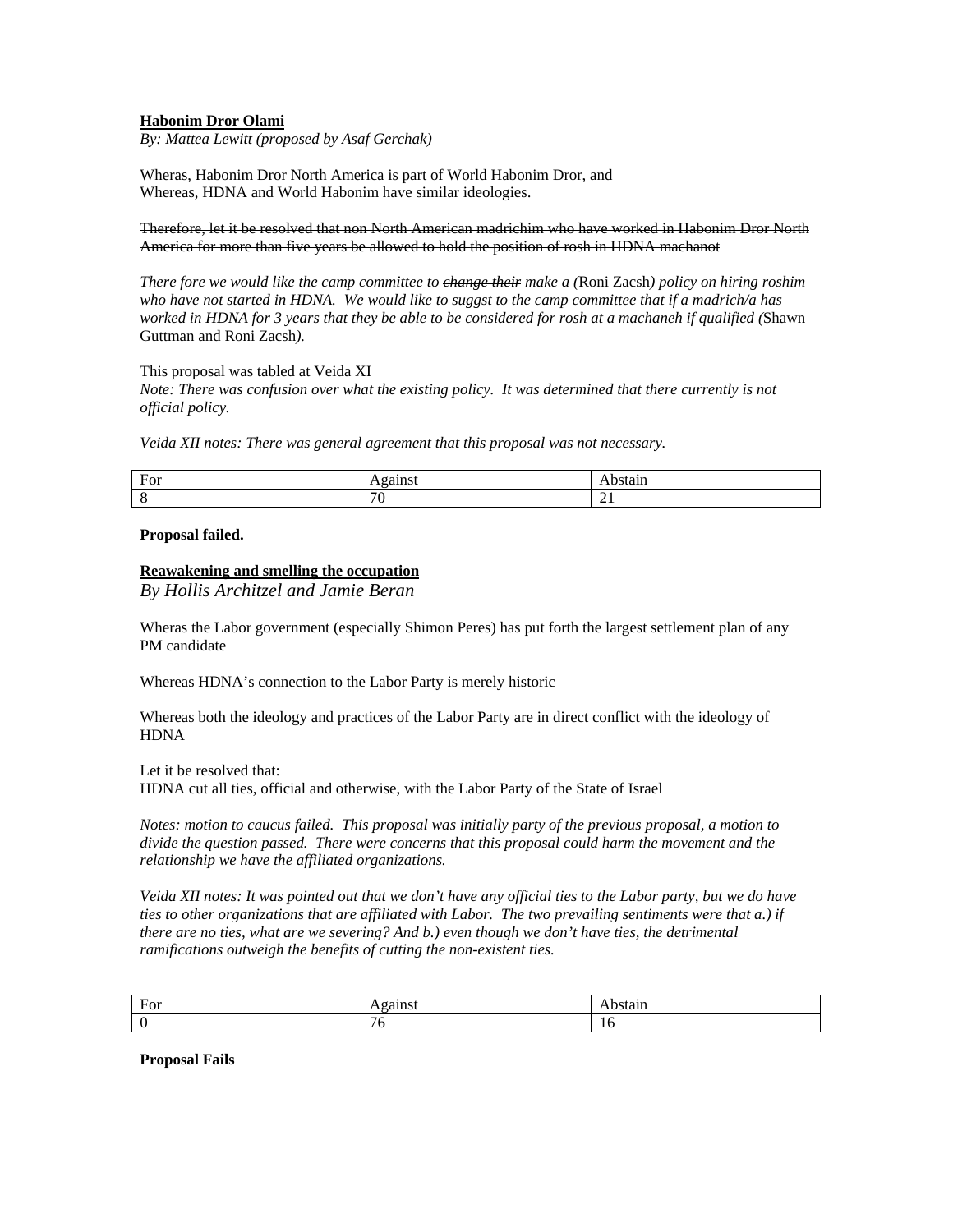Habonim Dror… "North America???" Proposal by: Habonim Dror Mexico

Whereas, Habonim Dror is a World Labor Zionist Socialist Jewish youth movement Whereas, Habonim Dror is established in 21 countries around the world Whereas, Habonim Dror is established in Canada, the United States of America and Mexico in North America Whereas, Habonim Dror Mexico has no representation in the Mazkirut Artzit of Habonim Dror "North

America",

Whereas in every country where Habonim Dror is established the name of the country (and not the geographical area) is presented right after the words "Habonim Dror" (i.e., Habonim Dror Argentina and Habonim Dror Uruguay, not Habonim Dror South America)

May it be resolved that:

The name "Habonim Dror North America" be changed to another one that shows its true representation (i.e., Habonim Dror USA and Canada, Habonim Dror Northern North America, etc.) until Habonim Dror Mexico is included and represented in a tripartite truly North American mazkirut.

This proposal was tabled at veida XI

*Notes: Mauri expressed how Habonim Dror Mexico is upset by the fact that HDNA uses their name untruthfully. Concerns were raised about the cost of changing the name of the movement in all our documents, etc.* 

*Veida XII notes: The cost concern was addressed and it was decided that the only potential costs would be business cards and letterheads. Although this was recognized, it was pointed out that there was no way to know if any decision made would actually satisfy HD Mexico. Furthermore, Joshie asserted that Mauri was trying to make a point and that point was made, thus no change actually need be made because discussion was had.* 

| $\mathbf{r}$<br>$\cdots$<br>₩ | .  |        |
|-------------------------------|----|--------|
|                               | ЭO | $\sim$ |

**Proposal failed** 

# **The Anti-Smoking One, or: Where did the name of the proposal go? AKA Butt Out, or: How to Make Yourself Unpopular in the Movement.** (Lindsey Ross) *Tuval Diner [tabled from Veida X]*

Whereas smoking is an entirely destructive behavior that has no positive components and the very real potential to physically limit, if not eliminate, the contribution that an individual can make to our Habonim Dror, and recognizing the effect of peer pressure and role model pressure in influencing the decision of children to begin smoking;

Whereas Habonim Dror rejects capitalist ideology in general and corporate philosophy in particular; Whereas smoking financially supports some of the most significant and influential members of the corporate community;

Whereas these particular corporations have been repeatedly shown to be among the most immoral, unethical entities in existence directly attack the essence of our movement's ideology;

Whereas Habonim Dror is very often a highly influential and defining force in many young people's lives; Whereas it is of utmost importance that these influences are of a positive and constructive nature; Whereas smoking provides a negative example that directly contradicts our value of dugma ishit;

Therefore be it resolved that smoking be disallowed at all Habonim Dror functions where chanichim are present. *chanichim being defined as movement members whose kvutsa has not yet completed MB (Iris).*